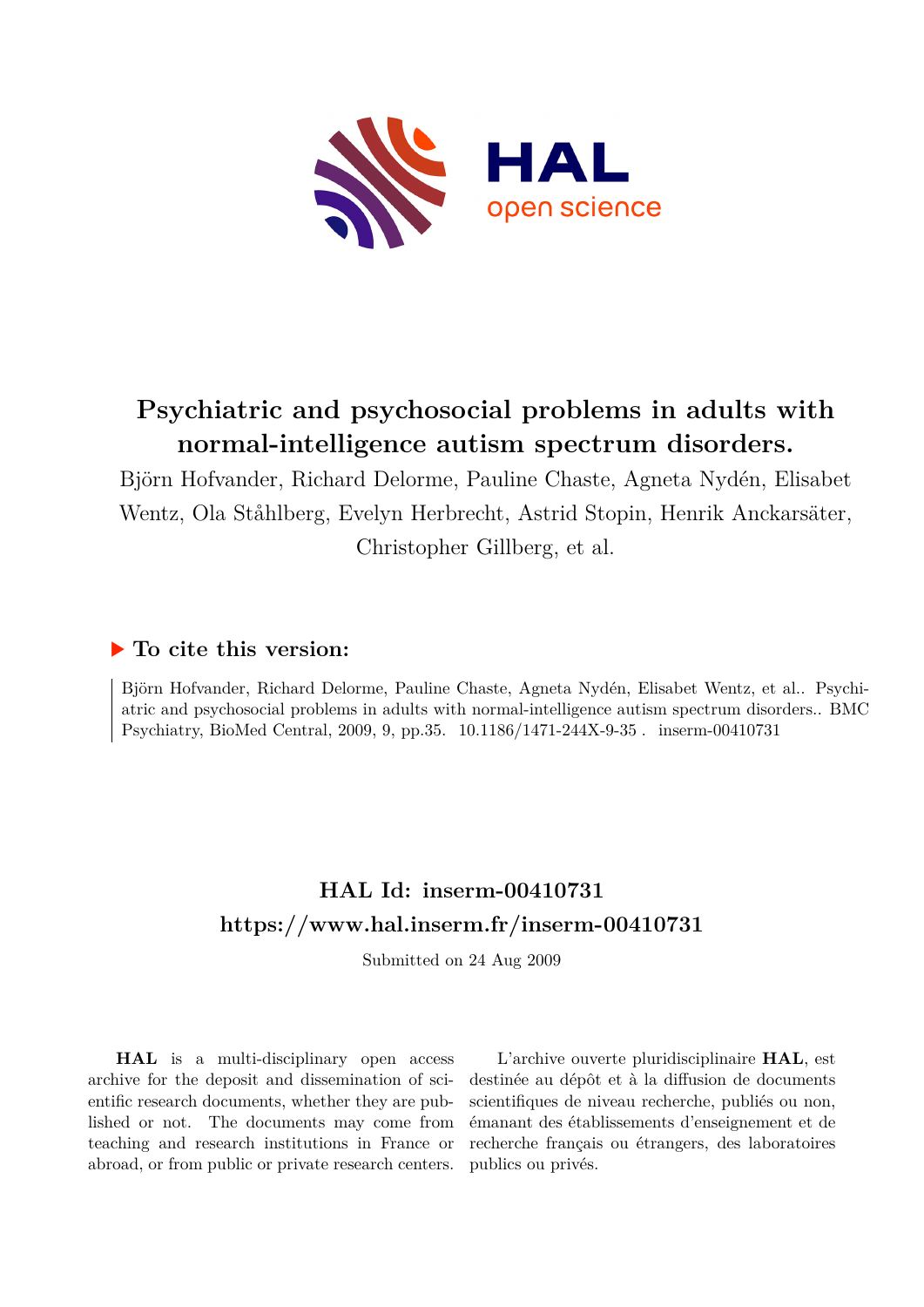# Psychiatric and Psychosocial Problems in Adults with Normal-Intelligence Autism Spectrum Disorders

Björn Hofvander<sup>1§</sup>, Richard Delorme<sup>2</sup>, Pauline Chaste<sup>2</sup>, Agneta Nydén<sup>3</sup>, Elisabet Wentz<sup>3, 4</sup>, Ola Ståhlberg<sup>5</sup>, Evelyn Herbrecht<sup>2</sup>, Astrid Stopin<sup>2</sup>, Henrik Anckarsäter<sup>1+2+5</sup>, Christopher Gillberg<sup>3</sup>, Maria Rastam<sup>6</sup>, Marion Leboyer $^{2+7+8+9}$ 

<sup>1</sup>Forensic Psychiatric Clinic, Malmö University Hospital, Lund University, Sweden

<sup>2</sup>INSERM, U 841, IMRB, dept of Genetics, Psychiatry Genetics, Creteil, F-94000,

France

<sup>3</sup>Institute of neuroscience and physiology, Child and Adolescent Psychiatry, Göteborg University, Sweden

<sup>4</sup>Vårdal Institute, Swedish Institute for Health Sciences, Sweden

<sup>5</sup>Institute of neuroscience and physiology, Göteborg University, Sweden

<sup>6</sup>Department of Clinical Sciences, Child and Adolescent Psychiatry, Lund University

<sup>7</sup>AP-HP, Henri Mondor-Albert Chenevier Hospitals, Department of Psychiatry,

Creteil, F-94000, France

<sup>8</sup>University Paris 12, Faculty of Medicine, IFR10, Creteil, F-94000, France

<sup>9</sup>Fondation FondaMental

§ Corresponding author: Björn Hofvander, bjorn.hofvander@skane.se

Email addresses:

BH: bjorn.hofvander@skane.se RD: richard.delorme@rdb.aphp.fr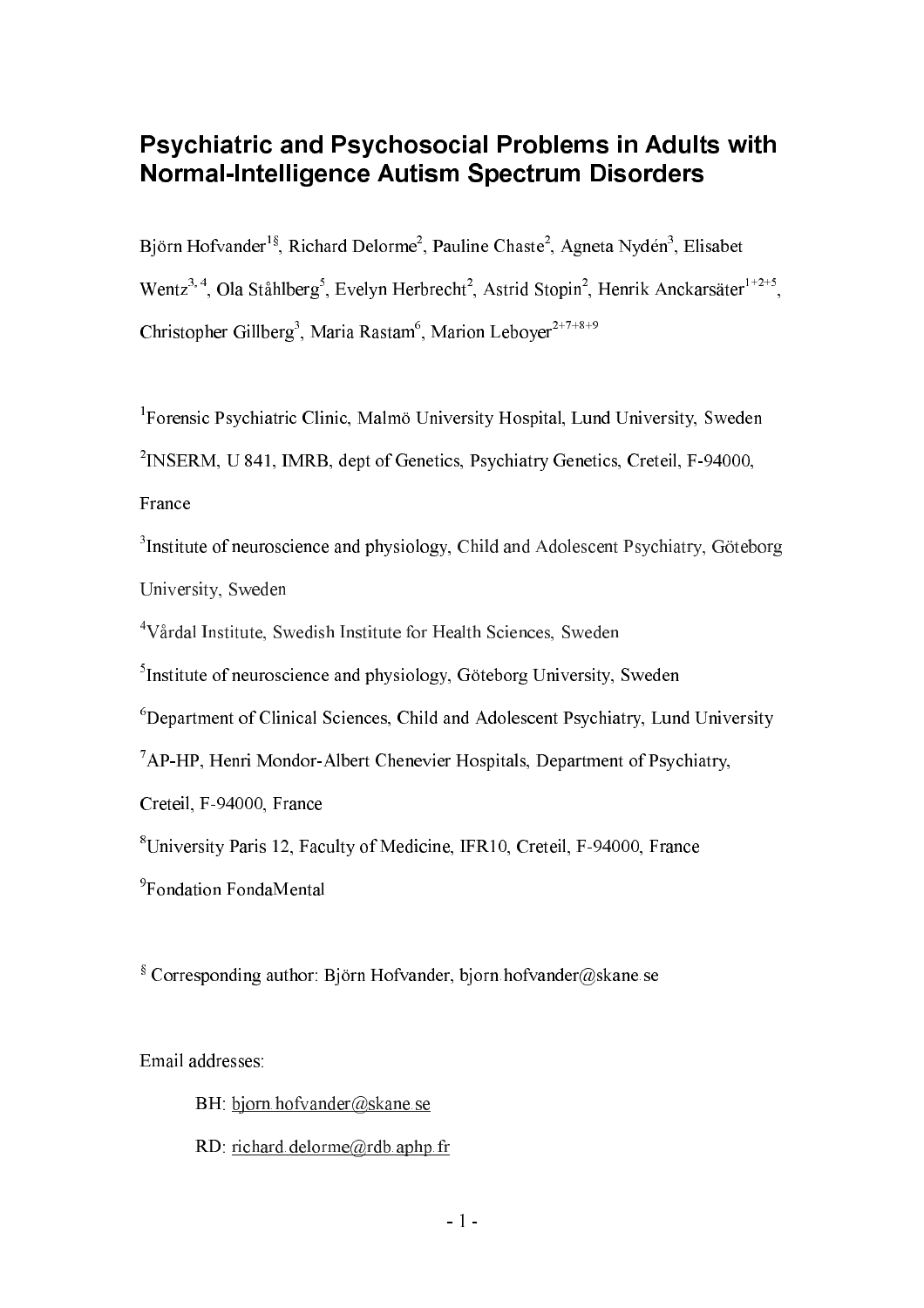- PC: pauline.chaste@wanadoo.fr
- AN: agneta.nyden@vgregion.se
- EW: elisabet.wentz@vgregion.se
- OS: ola.stahlberg@gmail.com
- EH: evelyn.herbrecht@ach.aphp.fr
- AS: astridstopin@gmail.com
- HA: henrik.anckarsater@neuro.gu.se
- CG: christopher.gillberg@pediat.gu.se
- MR: maria.rastam@med.lu.se
- ML: marion.leboyer@inserm.fr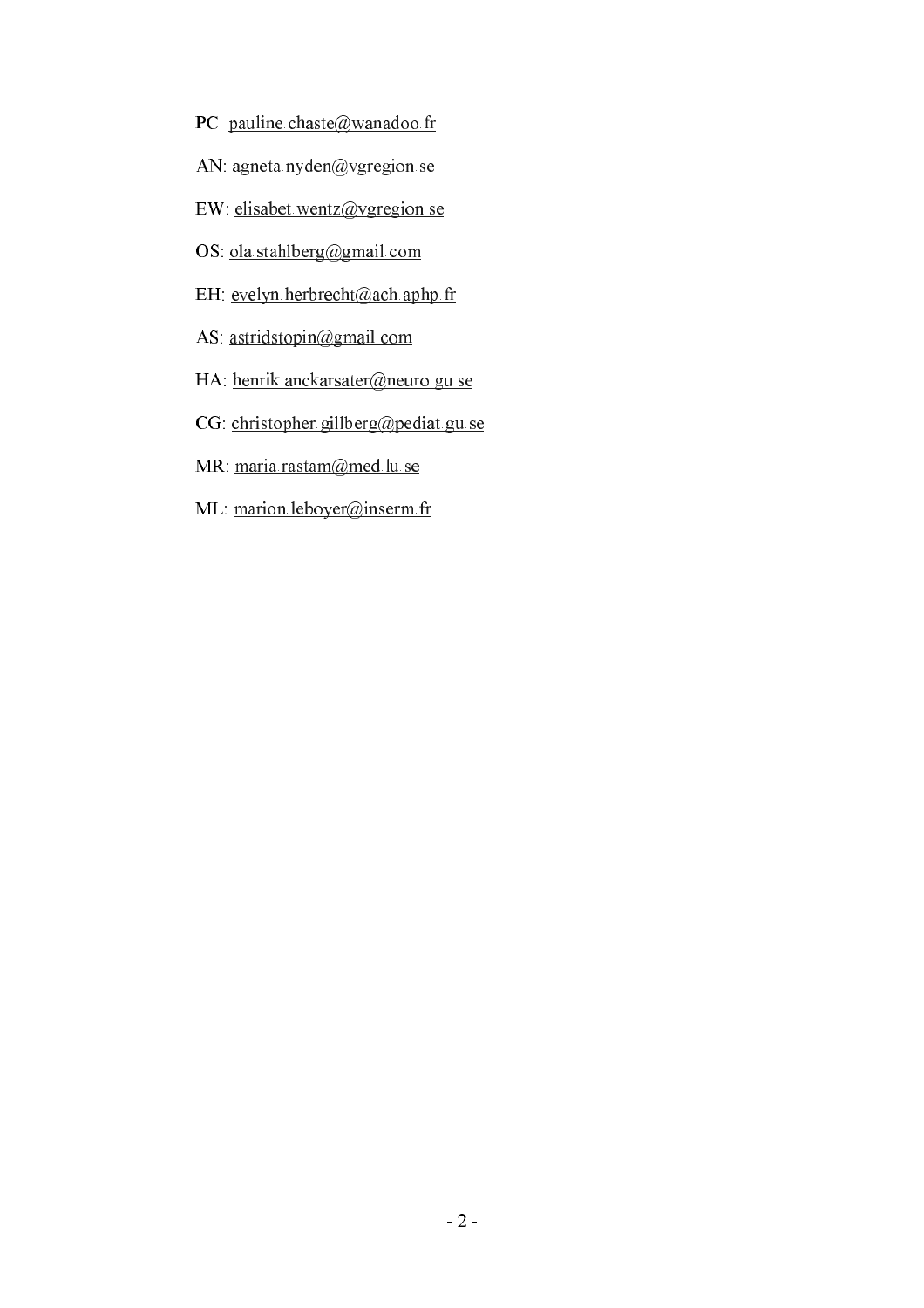## Abstract

#### Background

Individuals with autism spectrum disorders (ASDs) often display symptoms from other diagnostic categories. Studies of clinical and psychosocial outcome in adult patients without concomitant intellectual disability are few. The objective of this paper is to describe the clinical psychiatric presentation and important outcome measures of a large group of normal-intelligence adult patients with autism spectrum disorders (ASDs).

#### Methods

Autistic symptomatology according to the DSM-IV-criteria and the Gillberg & Gillberg research criteria, patterns of comorbid psychopathology and psychosocial outcome were assessed in 122 consecutively referred adults with normal intelligence ASD (5 with autistic disorder (AD), 67 with Asperger´s disorder (AS) and 50 with pervasive developmental disorder not otherwise specified (PDD NOS)). The study group consists of subjects pooled from two studies with highly similar protocols, all seen on an outpatient basis by one of three clinicians.

#### **Results**

Autistic core symptoms were highly prevalent in all ASD subgroups. Though AD subjects had the most pervasive problems, restrictions in non-verbal communication were common across all three subgroups and, contrary to current DSM criteria, so were verbal communication deficits. Lifetime psychiatric axis I comorbidity was very common, most notably mood and anxiety disorders but also ADHD and psychotic disorders. The frequency of these diagnoses did not differ between the ASD

**-** And the state of the state of the state of the state of the state of the state of the state of the state of the state of the state of the state of the state of the state of the state of the state of the state of the st  $3 -$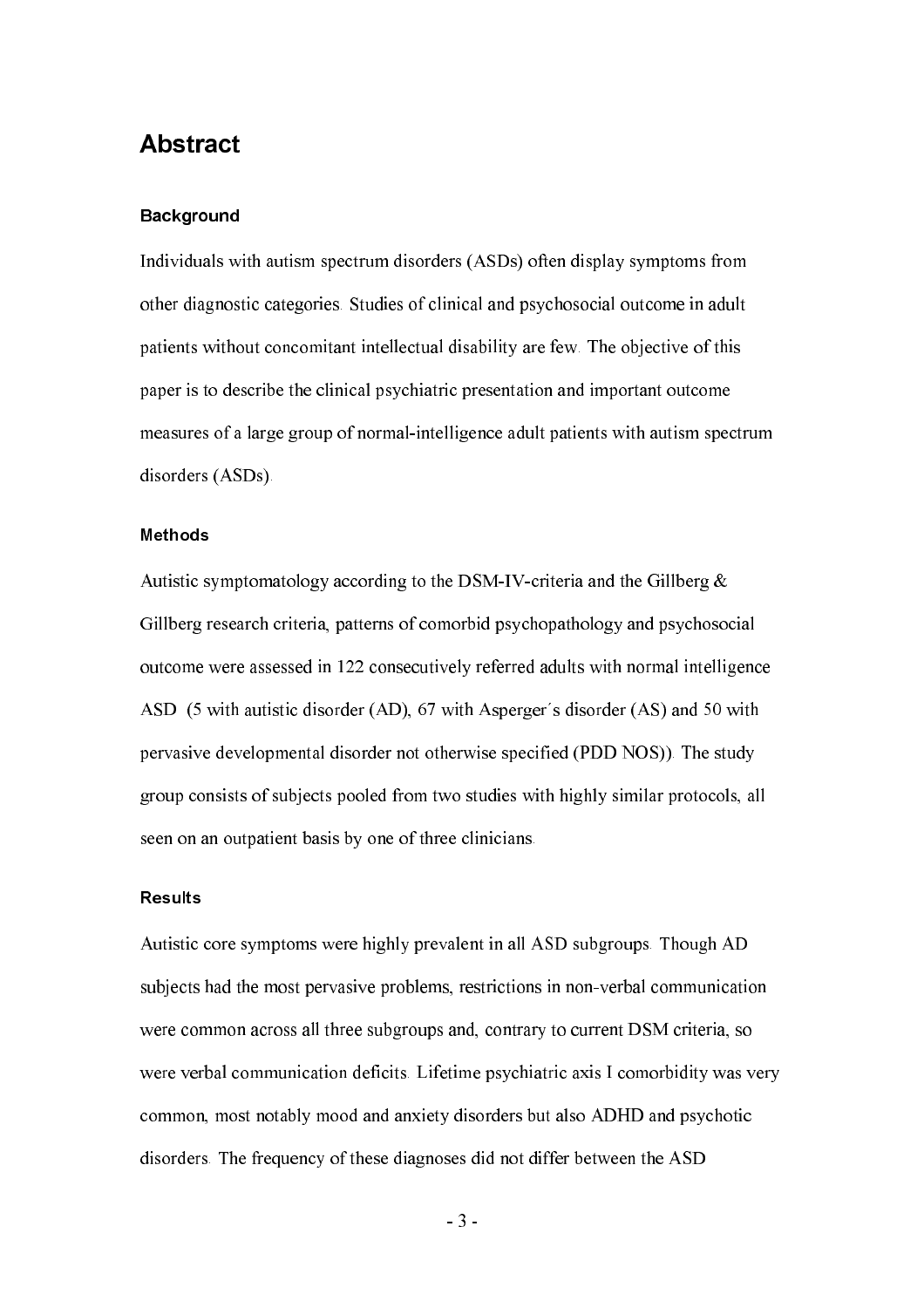subgroups or between males and females. Antisocial personality disorder and substance abuse were more common in the PDD NOS group. Of all subjects, few led an independent life and very few had ever had a long-term relationship. Female subjects more often reported having been bullied at school than male subjects.

#### **Conclusions**

ASDs are clinical syndromes characterized by impaired social interaction and non verbal communication in adulthood as well as in childhood, carrying a high risk for co-existing mental health problems from a broad spectrum of disorders and unfavourable outcome. For the next revision of DSM, our findings especially stress the importance of careful examination of the exclusion criterion for adult patients with ASDs.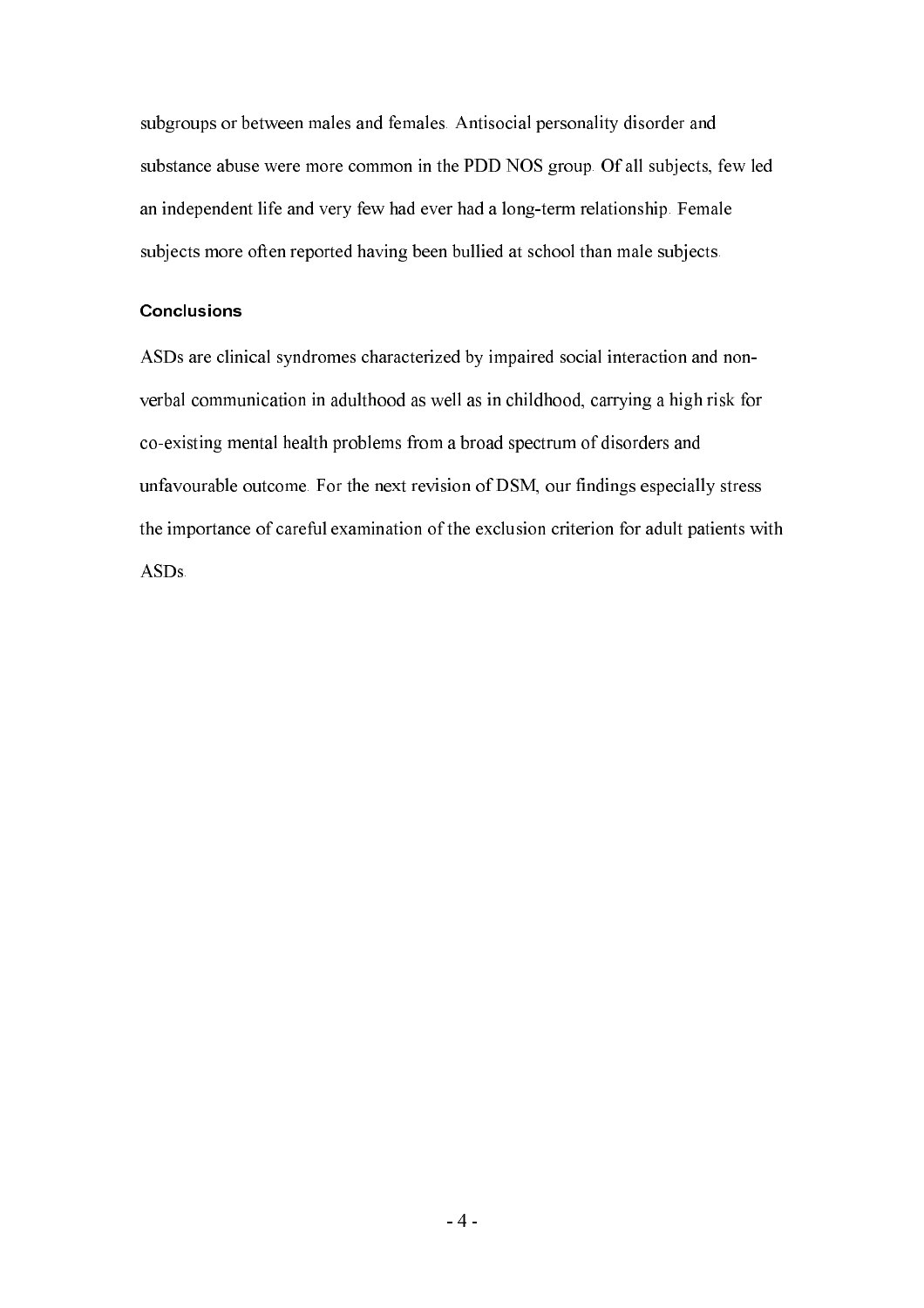## **Background**

Autism spectrum disorders (ASDs) (or pervasive developmental disorders (PDDs), in the DSM-IV) are impairing developmental disorders characterized by aberrations in social interaction, communication and stereotyped or repetitive behavior patterns estimated to affect about 1 % of the general population [1]. The DSM-IV includes the following ASDs: autistic disorder (AD) (pervasive problems/deficits in all three domains), Asperger´s disorder (AS) (pervasive deficits in social interaction and in behaviours in the presence of a normal verbal development) and pervasive developmental disorder not otherwise specified (PDD NOS). Research criteria for AS by Gillberg & Gillberg (G & G) [2] include the same triad of restrictions but also verbal peculiarities and abnormal development. "High-functioning autism" (HFA) is a disputed term sometimes used to describe individuals with AD without concomitant mental retardation [3].

Community-based studies show highly skewed male>female ratios for ASDs [4]. Possible sex differences in the clinical phenotypes have been insufficiently studied [5], and instruments and criteria have been developed and validated mostly on male subjects, which also might have affected the estimated sex ratio. Further, ASDs have mainly been diagnosed among children and adolescents, but increasing attention is directed to their prevalence and clinical presentation among adults. A few long-term, prospective follow-up studies have so far shown high diagnostic stability [6, 7].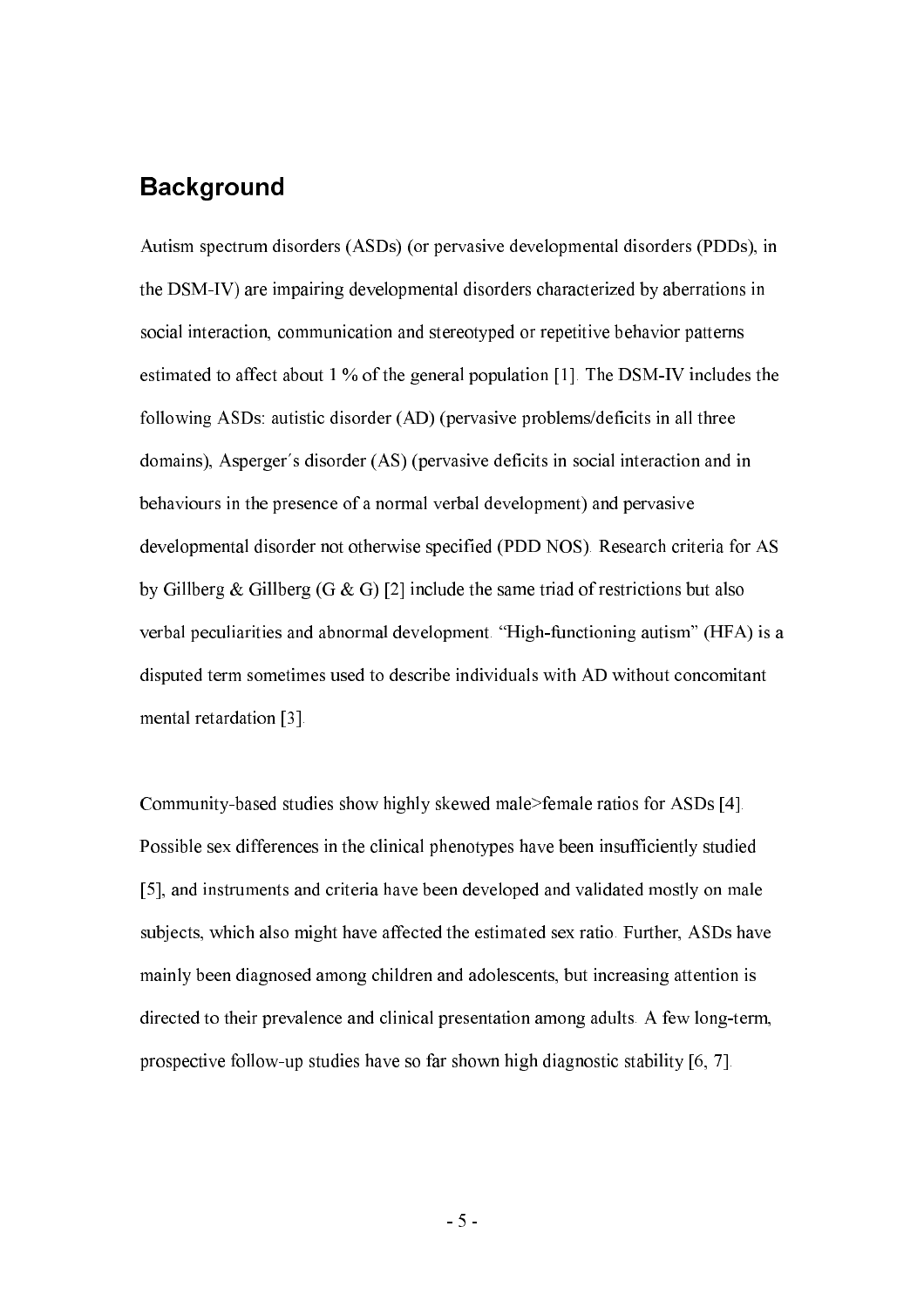Data on psychosocial life circumstances and psychiatric comorbidity in normal intelligence adult patients with ASDs are scarce but suggest reduced social functioning, and a substantially better outcome in AS than in autism, probably attributable to better intellectual abilities [7]. Estimated rates of co-existing psychiatric disorders in subjects with normal intelligence ASDs have varied substantially, from 9% to 89% [8]. Attention deficits and hyperactivity have been shown to be common in children with ASDs [4], but studies of the co-occurrence of ADHD and ASDs in adults are few [9, 10]. A high rate of chronic tic disorders has been described in ASD patients [11]. Mood disorders, together with anxiety disorders, have been described as important complications of ASDs in a range of studies [8, 12, 13].

Autism was until the 1970´s conceptualized as the earliest manifestation of schizophrenia [14]. Kolvin [15], among others, provided evidence of a bimodal distribution of onset in "childhood psychosis", thought to separate the two conditions. It was even suggested that at least the childhood-onset subtype of schizophrenia was less common in autism than in the general population [16]. Today, autism and schizophrenia are referred to as early and late onset neurodevelopmental disorders [17]. Psychotic symptoms in ASD patients have often come to be regarded as misattributions of autistic phenomena [18]. However, "schizophrenic-type illnesses" represent around one-tenth of all psychiatric comorbid diagnoses in the review by Howlin [8] and a number of clinical case reports have described psychotic symptomatology, including auditory hallucinations, paranoid ideas, or delusional thoughts in subjects with ASDs. It seems probable that ASD is one possible vulnerability factor for the development of psychotic symptoms and schizophrenia

**-** And the state of the state of the state of the state of the state of the state of the state of the state of the state of the state of the state of the state of the state of the state of the state of the state of the st  $6 -$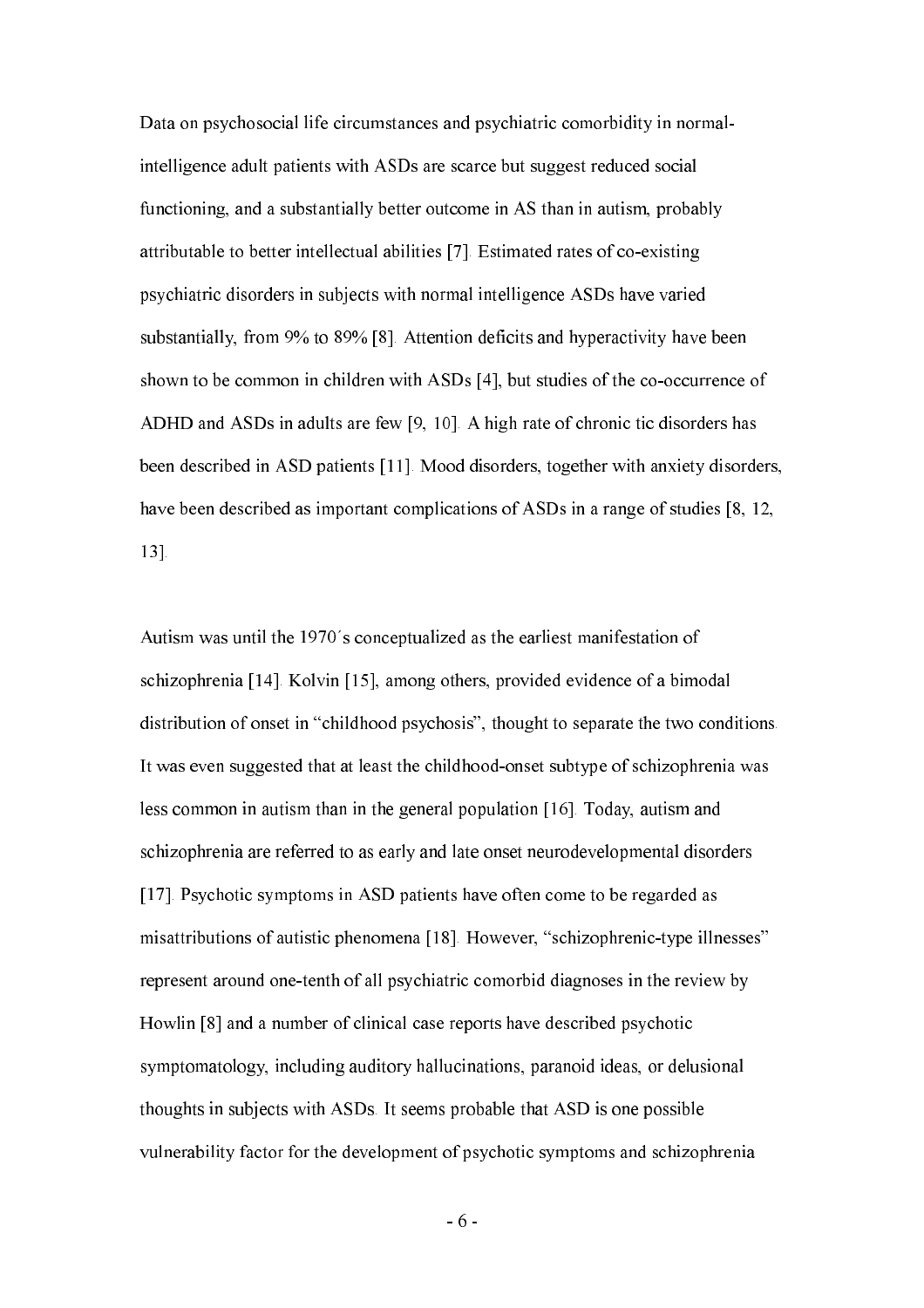[19]. A more definitive picture of the life-time prevalences of ASD, psychotic disorders and their overlap will require population-based prospective studies.

We have compiled detailed data on a large group of consecutively referred adults diagnosed with normal-intelligence ASDs to: 1. detail the criteria for the various problem types in the DSM-IV ASD subgroups and between male and female subjects. 2. estimate frequencies of DSM-IV axis I and II diagnoses and describe their diagnostic overlap in adults with normal-intelligence ASDs and 3. explore the psychosocial situation for these subjects.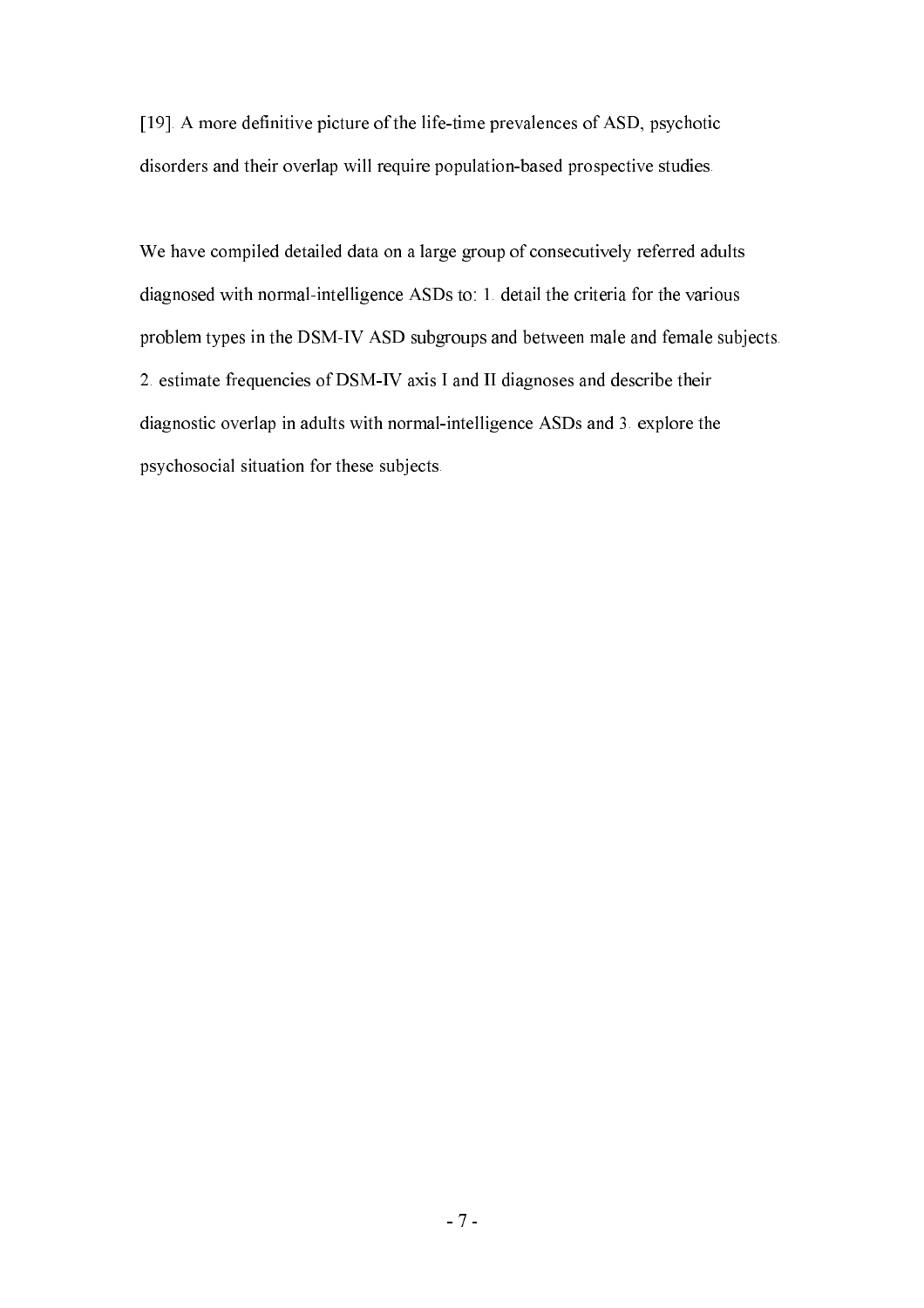### Methods

Participants in this study were consecutively referred adults with possible childhood onset neuropsychiatric disabilities at the Henri Mondor-Albert Chenevier hospital in Paris ("the Paris study group") and at the Child Neuropsychiatric Clinic in Gothenburg ("the Gothenburg study group") who subsequently met DSM-IV criteria for an ASD and had a normal intelligence. Both clinics are expert diagnostic centers focused on neuropsychiatric assessments of childhood-onset disorders in adults. The Paris site was specifically recruiting patients with AS and other ASDs. For this study, eight patients were also included according to the Paris protocol at the Psychiatric Outpatient Clinic in Malmö by HA.

The total study group of 122 adults (39 from Paris and 83 from Gothenburg) included 82 (67 %) men and 40 (33 %) women (median age 29 years, ranging from 16 to 60 years). The Gothenburg subjects were significantly older than the Paris subjects (Mann-Whitney U=1072,  $p=0.003$ ) with a median age of 30 years (range 19-60) as compared to 25 years (range 16-47) in Paris. There were no significant differences in sex ratios ( $\chi^2$ = 1.33, df=1, p=0.30) or full scale IQ (Mann-Whitney U=1170, p=0.46) between the two study groups. In Gothenburg 2 % of cases were diagnosed with AD, 46 % diagnosed with AS and in 52 % with PDD NOS. Among the Paris subjects, AD was diagnosed in 8 %, AS in 74 %, and PDD NOS in 18 %. The difference in frequency of AS and PDD NOS diagnoses between Gothenburg and Paris were significant ( $\chi^2$ = 8.75, df=1, p=0.004 and  $\chi^2$ = 12.58, df=1, p<0.001). Men and women in the total study group did not differ significantly in age (Mann-Whitney U=1392, p=0.18) with median age being 28 years for men and 30 years for women. Sex

**-** And the state of the state of the state of the state of the state of the state of the state of the state of the state of the state of the state of the state of the state of the state of the state of the state of the st 8 -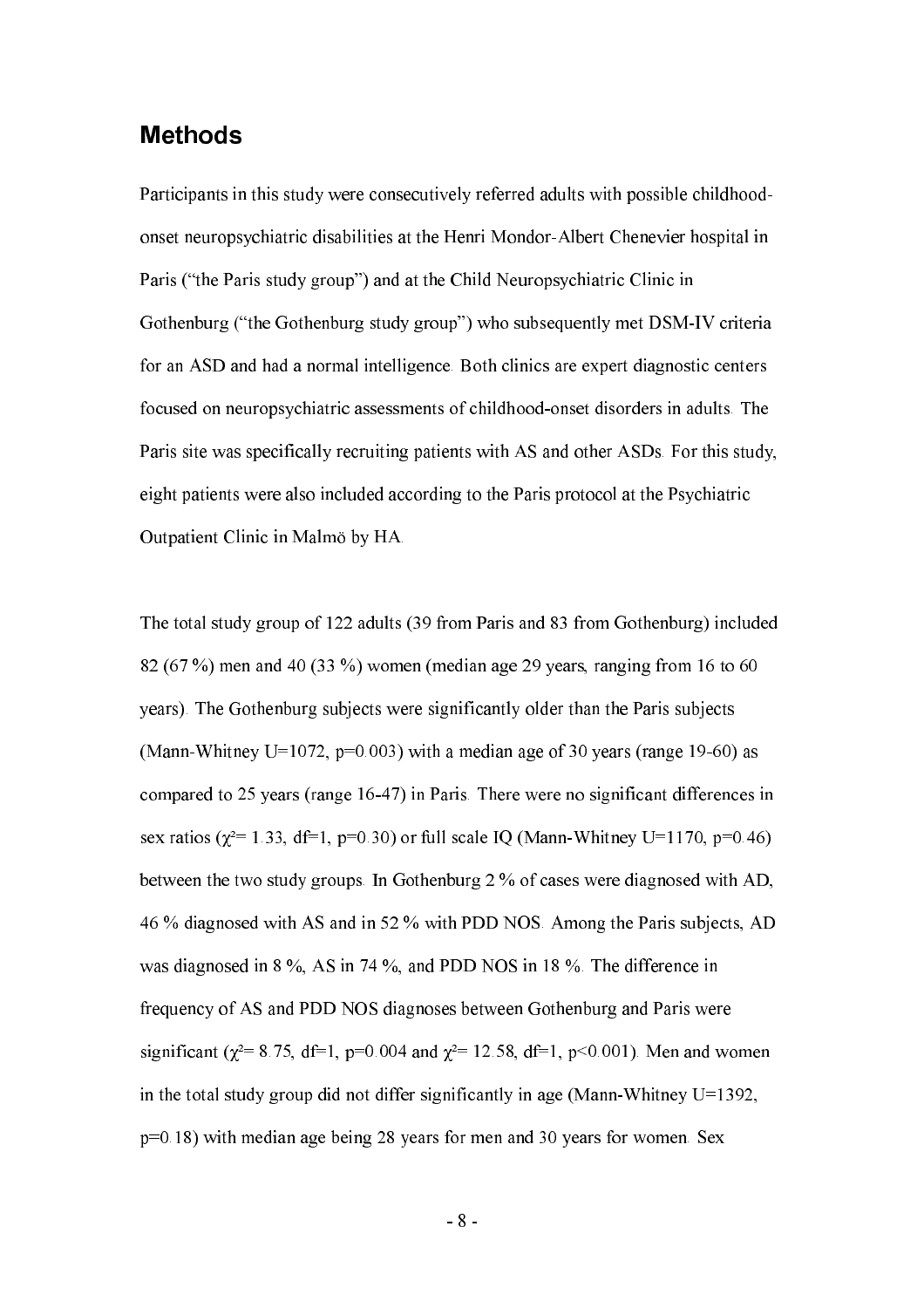differences within the diagnostic ASD subgroups did not reach significance, as in another study of an adult psychiatric population [10].

The Gothenburg study group includes patients diagnosed with ASD from a previously described study group of adults with childhood-onset neuropsychiatric disorders [9, 20]. All subjects were seen on an outpatient basis by clinicians involved in autism research (all included patients had their final diagnoses confirmed by either HA, MR or ML). The individual diagnoses were based on all available information, including current clinical status. Childhood developmental problems were assessed retrospectively, from direct parental report where possible. More than half of the subjects had earlier been diagnosed with anxiety or mood disorders or psychosis and were now secondary or tertiary referrals from specialists in adult psychiatry for additional diagnostic work-up. Childhood medical records, including previous psychiatric or psychological assessments, were provided by the patients or obtained from child medical centers. All subjects were included according to the research protocol for the Gothenburg Neuro-Psychiatry Genetics Project (NPG) or the Paris Autism Research International Sibpair study (P.A.R.I.S.).

The Asperger Syndrome Diagnostic Interview (ASDI) [21] was used in 106 subjects (87 %). ASD diagnoses were assigned according to specific assessments of all DSM- IV autistic disorder criteria and the Gillberg & Gillberg (G&G) criteria for AS [2]. In the Gothenburg group, 63 patients (76 %) had axis-I disorders assessed by the Structured Clinical Interview for DSM IV – Axis I Disorders (SCID-I) [22]; all other subjects had a structured, DSM-IV-based, clinical interview supplemented with a lifetime DSM-IV symptom checklist containing individual criteria or symptom

**-** And the state of the state of the state of the state of the state of the state of the state of the state of the state of the state of the state of the state of the state of the state of the state of the state of the st 9 -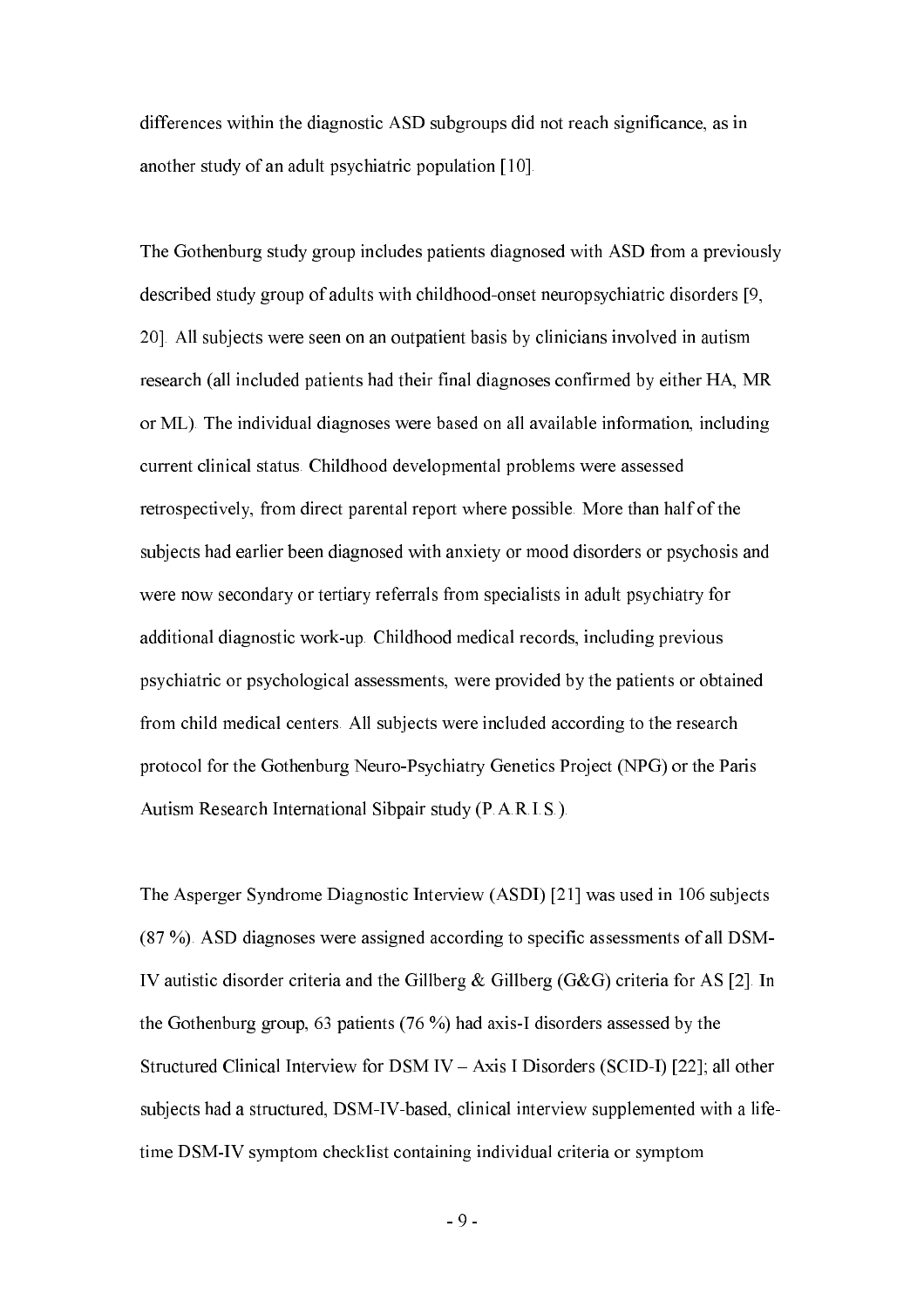definitions for all relevant axis-I disorders. Axis-II disorders were assessed in 117 patients (96 %), in 95 subjects (81 %) by the Structured Clinical Interview for DSM IV – Axis II Personality Disorders (SCID-II) [23] and in the others by a structured DSM-IV-based clinical interview. For all disorders, DSM criteria that limited the possibility of assigning other comorbid psychiatric diagnoses were disregarded to allow a comprehensive recording of the pattern of comorbidity.

Somatic status was assessed in all patients. Cases with known medical causes of autism, including genetic syndromes, or injuries of relevance for the mental disorders assessed, were excluded by history, physical examination, and in dubious cases by karyotype, Fragile X PCR and southern blot, and FISH analyses (15q11-q13, 22q11 and 22q13 deletion syndromes). No patient was in need of language interpretation for communication. Three-generation pedigrees were drawn. In the Gothenburg study group, whenever possible, a semi-structured collateral interview (n=63, 76 %) based on the ASDI, the ADHD-RS [24], the "Five to Fifteen" questionnaire [25], and the Wender Utah Rating Scale [26] was performed with a relative who had known the index subject as a child. In the Paris study group the Autism– Tics, ADHD and Other Comorbidities Inventory (A–TAC) [27], was used for collateral interviews (n=39, 100 %). Global intellectual ability was assessed in most cases  $(n=114, 93\%)$  using Wechsler Adult Intelligence Scale-Revised (WAIS-R) (n=83) or Wechsler Adult Intelligence Scale-III (WAIS-III) (n=31) [28, 29], while the remaining eight subjects either had normal results from previous tests or well-documented normal development according to school and educational performance but declined participation in new psychometric assessments.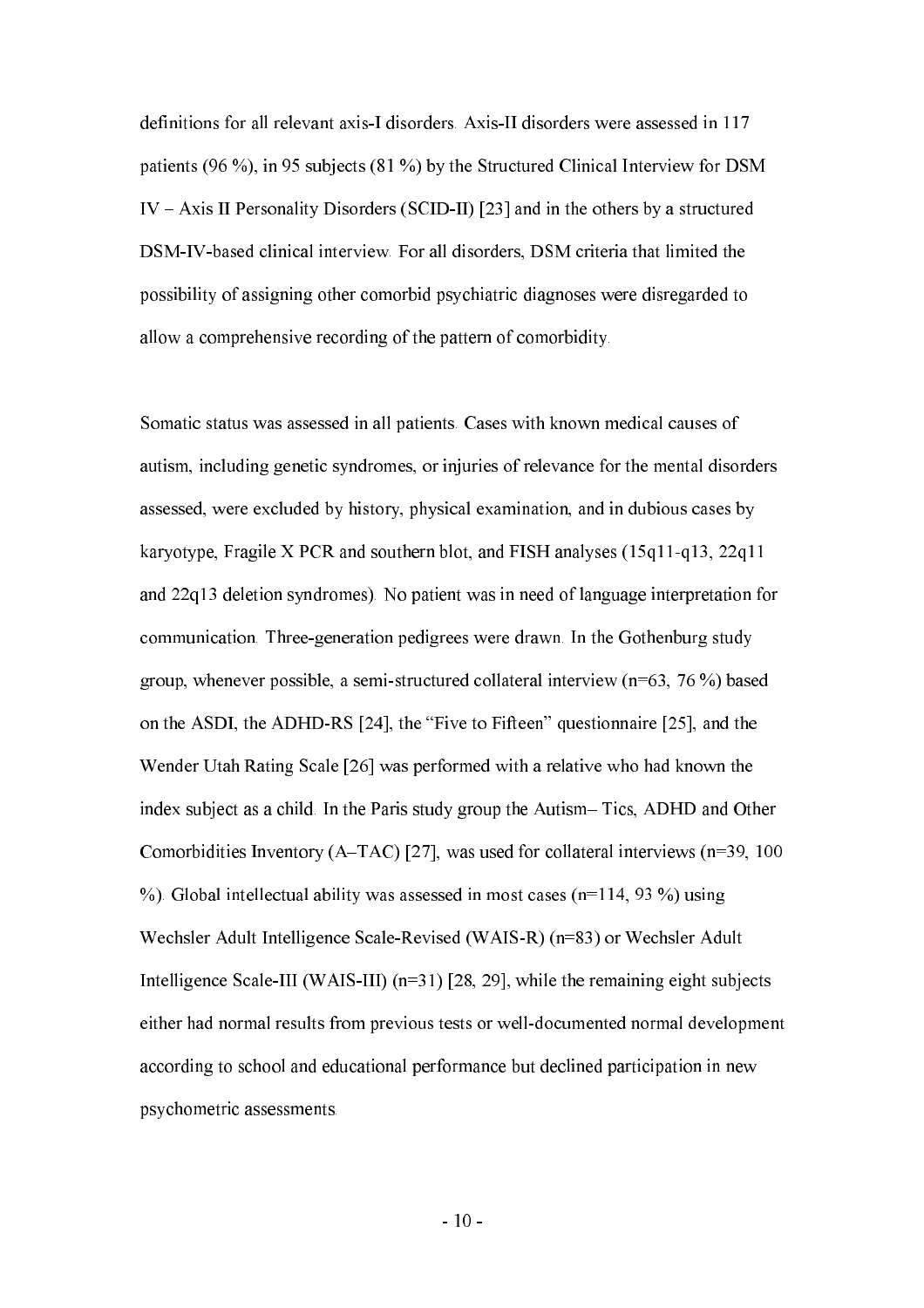The study was approved by the medical ethical review boards at each site (Gothenburg, Paris and Malmö). All patients included gave written informed consent.

Statistical analyses were performed using the SPSS 15.0 [30]. Since AD was diagnosed only in five subjects, these subjects were described separately and not included in group comparisons between diagnostic groups. Mann-Whitney U test was used for group comparisons of differences in continuous variables. Fisher's exact  $\chi^2$ test was used to compare differences in frequencies of fulfilled ASD, DSM-IV and G & G criteria and coexisting psychopathologies. All p-values are two-tailed, and significance was considered at the 5 % level.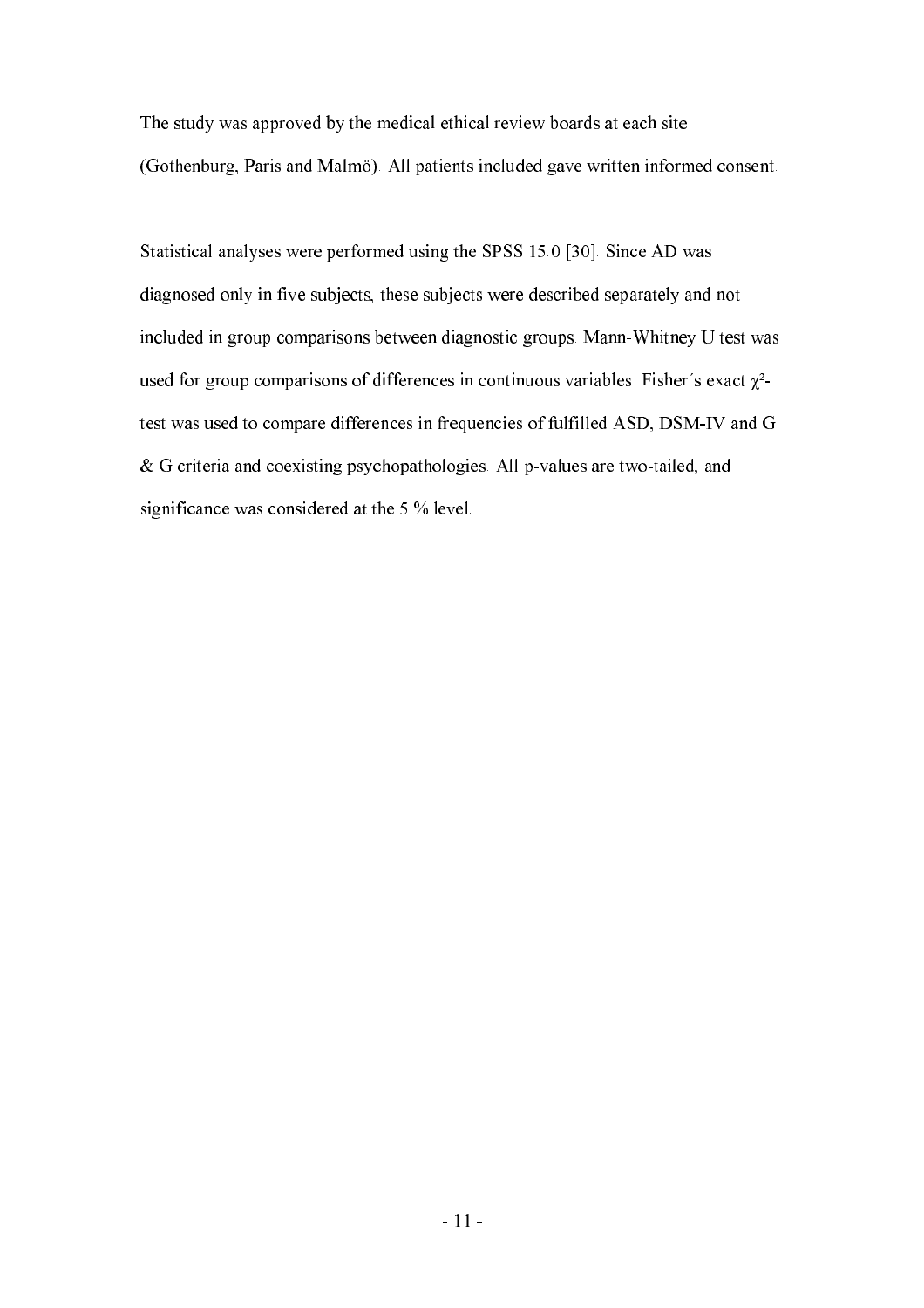## Results

#### Autism Spectrum Disorders (Pervasive Developmental Disorders)

The distribution of DSM-IV and G & G criteria across the diagnostic categories and sexes is presented in **Table 1**. Virtually all subjects  $(n=119, 98\%)$  displayed symptoms required for the first DSM-IV and G & G criterion (i.e. social interaction problems, in the DSM-IV also including non-verbal communication deficits). Nonverbal communication problems according to the fifth G & G criterion were very common, described in 89 % ( $n=108$ ) of all subjects. The AS and the PDD NOS subjects did not differ significantly in the DSM-IV and G & G areas of social interaction and the DSM-IV area of communication.

/Table 1 about here/

# Other Axis I Psychiatric Disorders "Usually First Diagnosed in Infancy, Childhood, or Adolescence"

A large proportion of all subjects was diagnosed with ADHD ( $n=52$ , 43 %, Table 2). Subjects with PDD NOS had significantly more symptoms of inattention (Mann- Whitney U=1157, p=0.01) and hyperactivity/impulsivity (Mann-Whitney U=1136, p=0.007) compared to subjects with AS. However, the prevalence of the categorical diagnosis of ADHD did not differ significantly between the groups.

/Table 2 about here/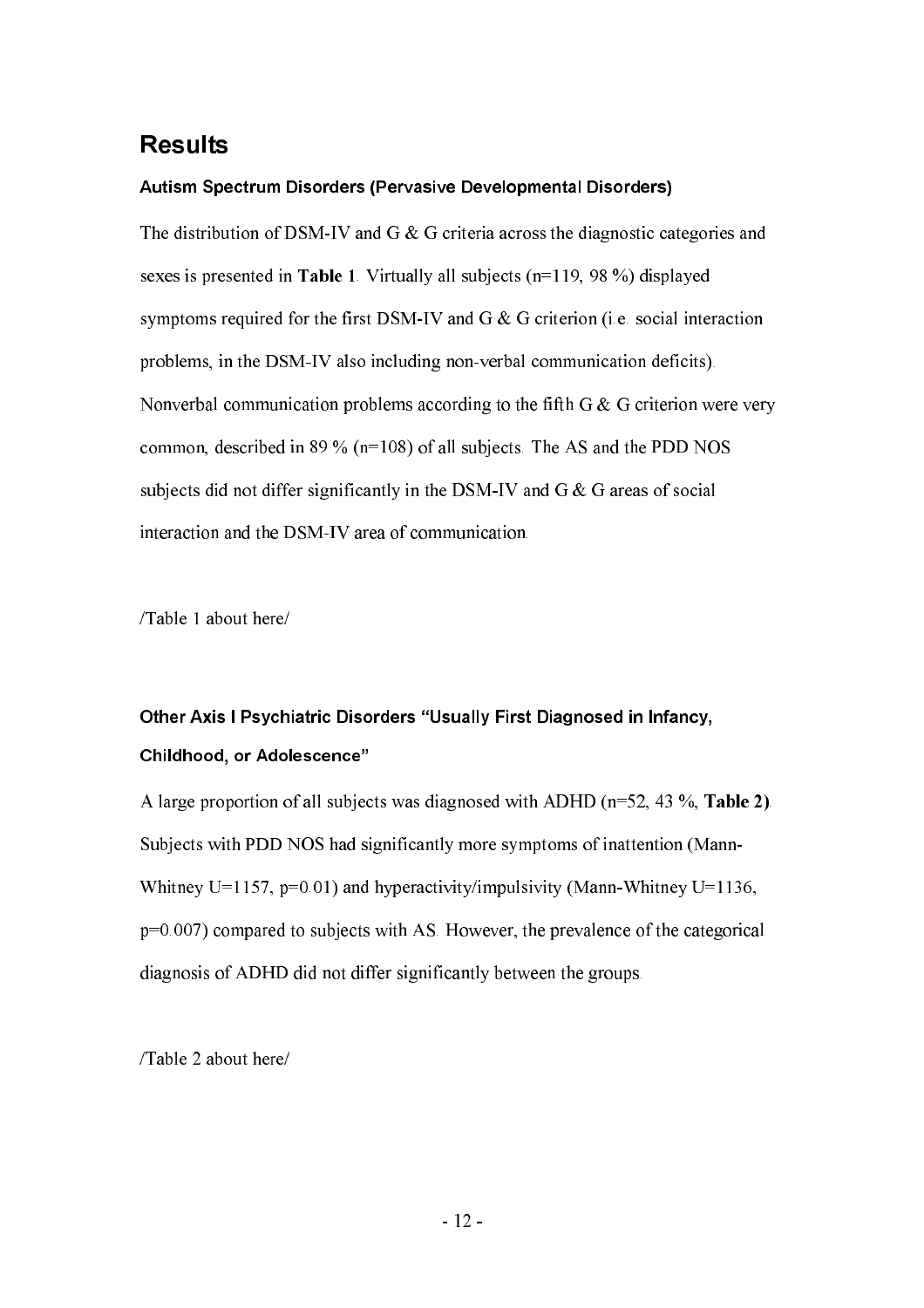The frequency of reading disorder in combination with disorder of written expression (i.e. dyslexia) was  $14\%$  (n=16). In the Gothenburg group the criteria for this diagnosis was an unambiguous history of deficient reading and writing; the Paris subjects had a formal diagnosis of dyslexia.

#### Adult Axis I Disorders

The frequencies of the remaining DSM-IV axis-I diagnoses are presented in Table 3. Among the small number of subjects with AD, 80 % (n=4) met criteria for at least one other major axis-I disorder as specified below. In the AS and PDD NOS subgroups all subjects had at least one comorbid axis-I disorder. The most common life-time comorbid condition was mood disorder (n=65, 53 %). One-third of subjects (n=42, 34 %) had ever been treated with an antidepressant at least once in their lives. Criteria for a bipolar disorder (BP) were met by 10 subjects (8 %), five of whom had bipolar I subtype and two bipolar II, while three were coded as unknown subtypes. No subject with AD met criteria for BP. Only three patients (2 %) had ever been treated with a mood stabilizer.

/Table 3 about here/

A considerable number of patients (n=15, 12 %) met criteria for a psychotic disorder (most often not otherwise specified). Four patients met criteria for a schizophreniform disorder, three for brief psychotic disorder, and one for a delusional disorder. No subject met criteria for schizoaffective disorder. In the entire study group, 18 subjects (15 %) had, at least once in their lives, ever been treated with neuroleptics of any kind.

**-** The contract of the contract of the contract of the contract of the contract of the contract of the contract of the contract of the contract of the contract of the contract of the contract of the contract of the contra 13 -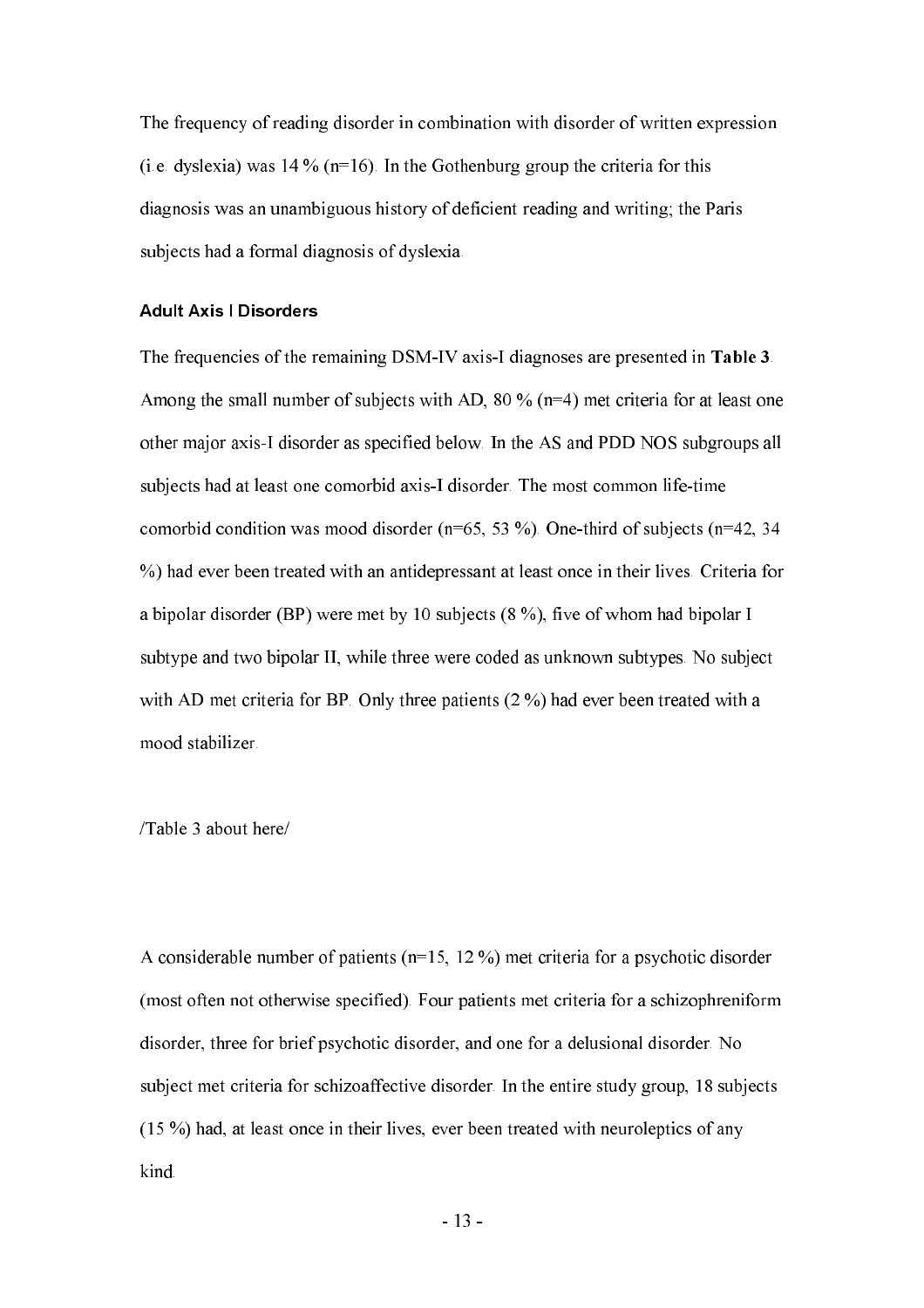Sixteen per cent of the subjects  $(n=19)$  met criteria for a substance use disorder (SUD). The PDD NOS group had significantly more SUD-related diagnoses than the AS group ( $p=0.002$ ). The majority of diagnoses were related to alcohol ( $n=15$ , 12 %), four subjects met criteria for cannabis use disorder, three for amphetamine use disorder, two had a history of taking non-prescribed opiates or analgetics, and one had used anabolic steroids. Another subject, a 27-year-old man with AD, had a history of inhaling solvents.

The second most frequent category of DSM-IV disorders was anxiety disorders. Generalized anxiety disorder was common ( $n=18$ , 15 %) just as social phobia ( $n=16$ , 13 %). Thirteen subjects (11 %) met criteria for panic disorder and/or agoraphobia and seven (6 %) met criteria for a specific phobia. Two patients suffered from post traumatic stress disorder (PTSD), and one had an anxiety disorder NOS.

Among patients affected with impulse control disorders, intermittent explosive disorder was the most common diagnosis ( $n=7, 6\%$ ), followed by kleptomania, pyromania, pathological gambling, trichotillomania, and impulse control disorder NOS, all affecting one patient each.

#### Personality disorders

Rates for personality disorders (PD) according to DSM-IV are presented in Table 4. Obsessive-compulsive PD (OCPD) was significantly more common in the AS group  $(\chi^2=4.26, df=1, p=0.04)$  and antisocial PD in the PDD NOS group  $(\chi^2=5.14, df=1,$ p=0.04). Overall frequency of PDs did not differ between men and women, with the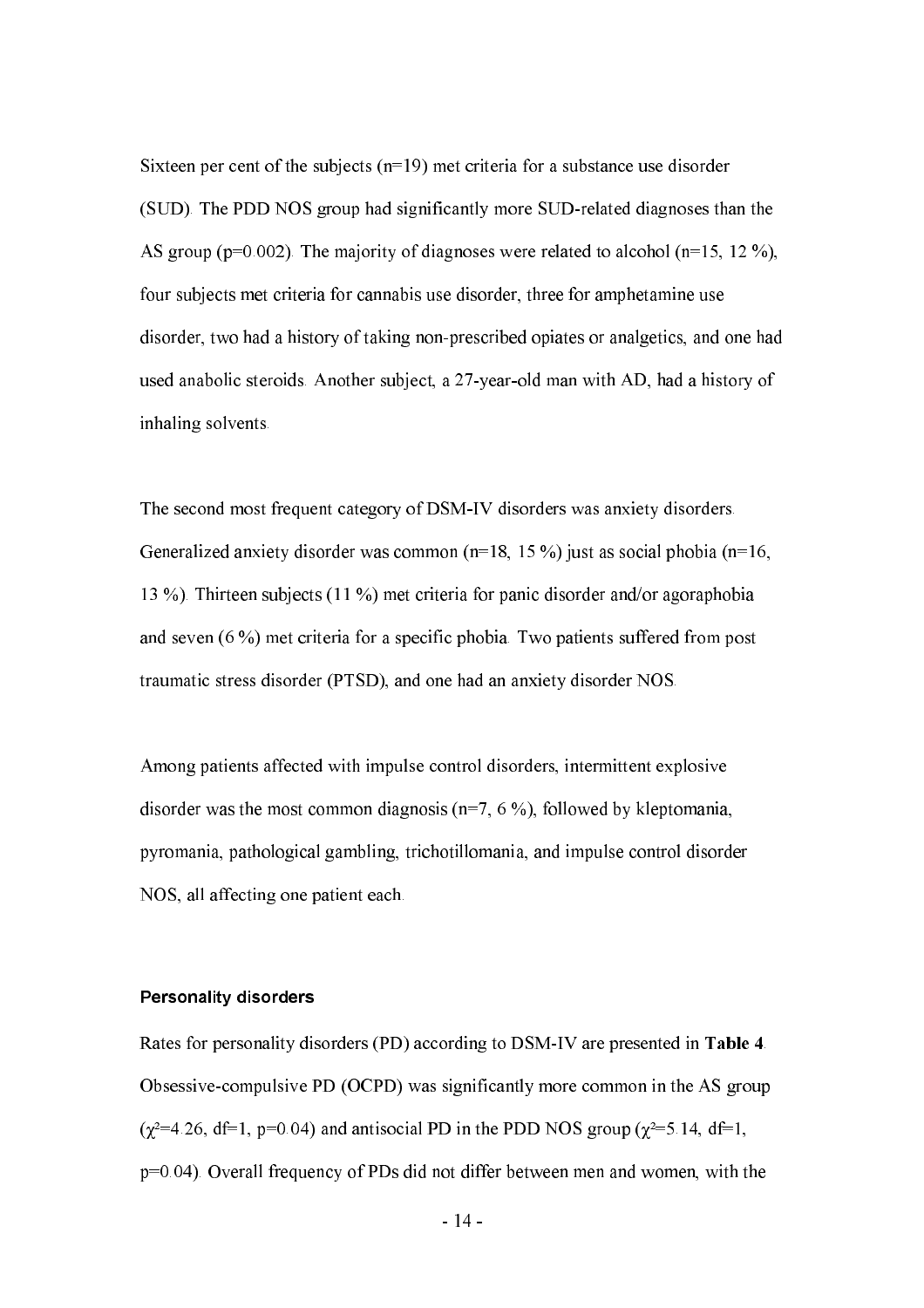exception of schizoid PD, which was significantly more common among the female subjects ( $\chi^2$ =6.72, df=1, p=0.02).

/Table 4 about here/

#### Psychosocial Characteristics

A majority of the subjects (n=68, 56 %) reported that they had been bullied at school. Such victimization was most common among the women ( $\chi^2=6.09$ , df=1, p= 0.02). The educational level was relatively high in the entire study population. Two thirds  $(n=77, 65\%)$  had graduated from upper secondary school, and a quarter  $(n=29, 24\%)$ had completed college or university studies. In terms of daily occupation, 43 % (n=50) were employed or students at the time of the assessment, with no significant differences between males and females. The others had either no organized daily activities, were on sick leave, held a medical pension, or were unemployed. Half of the subjects aged 23 years or more had independent living arrangements, as did some of the younger subjects. Nineteen (16 %) had lived in a long-term relationship. Men and women did not differ in terms of marriage or cohabitation.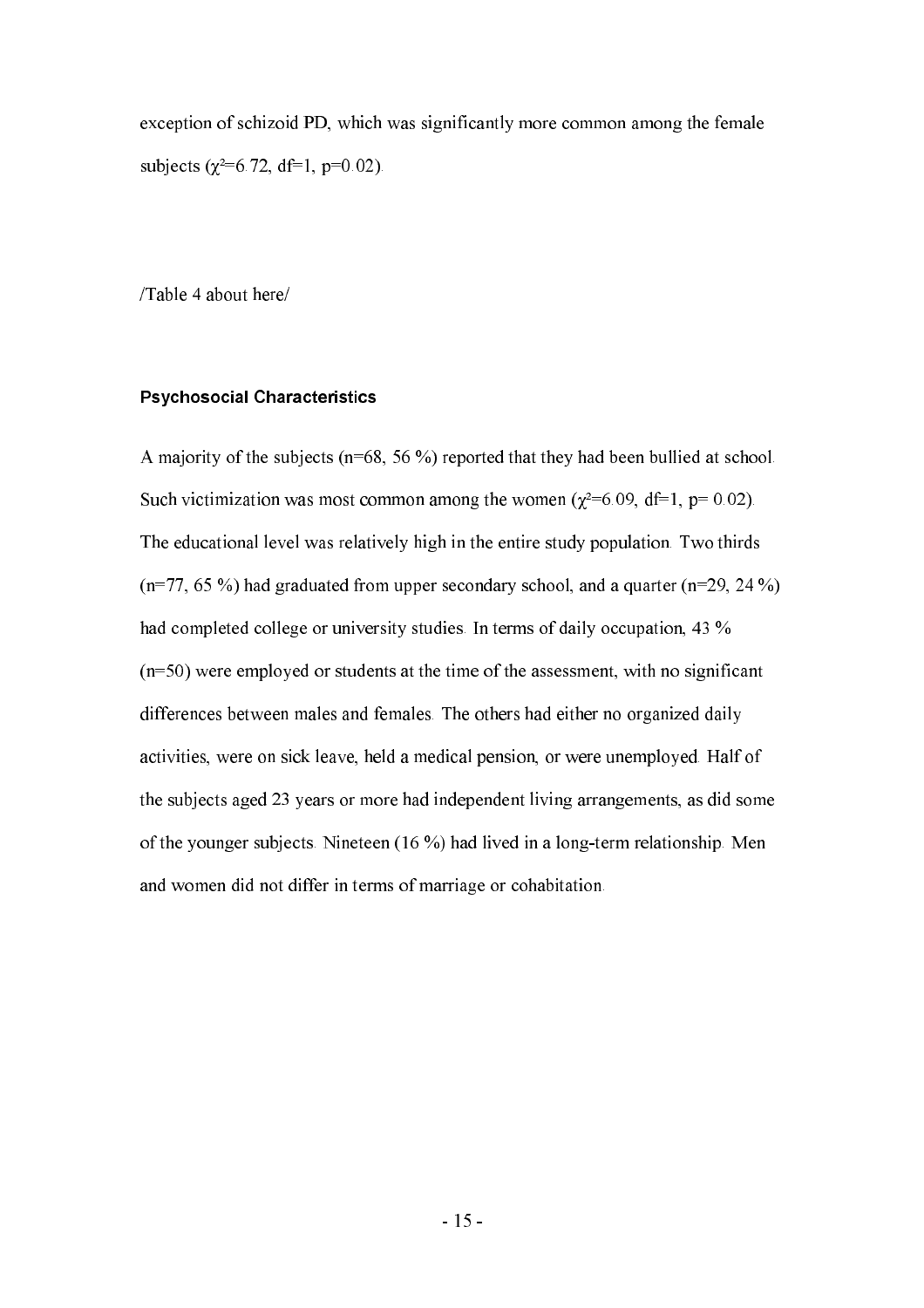### Discussion

Large outcome studies or systematic clinical surveys of adult ASDs are few. To our knowledge, this is one of the first such studies presenting detailed clinical data on a large consecutive group of adults with ASDs and normal intelligence. It includes a wide age span (16-60 years), with a relatively large proportion of subjects over 30 years of age (42 %), and a substantial representation of women.

The purpose of describing the presence of autistic disorder symptoms in all three diagnostic subgroups was to address the important question of the adequacy of the current DSM-IV ASD categories. The interpretation of different patterns of criteria in the three diagnostic groups first has to consider that these criteria were used to assign the diagnoses. Then, as expected, the small group with normal-intelligence AD (equivalent to HFA) had the most pervasive ASD symptomatology, followed by the AS group, while the PDD NOS group exhibited the least number of symptoms. However, one-third of the PDD NOS patients and half of the AS patients met the DSM-IV communication criterion despite the fact that, according to the DSM-IV, only "subtle aspects of social communication" is expected to be impaired in AS, and the criteria for PDD NOS do not even require communication problems. When comparing the distribution of G & G criteria across the subgroups, deficits in the area of "social interaction" are general for all ASD cases while the other criteria were all more pronounced in the AS group as compared to the PDD NOS group. A tentative conclusion would be that these findings fit a dimensional model of ASDs while the high rates for all criteria across the diagnostic categories would speak against their use as differential diagnostic entities.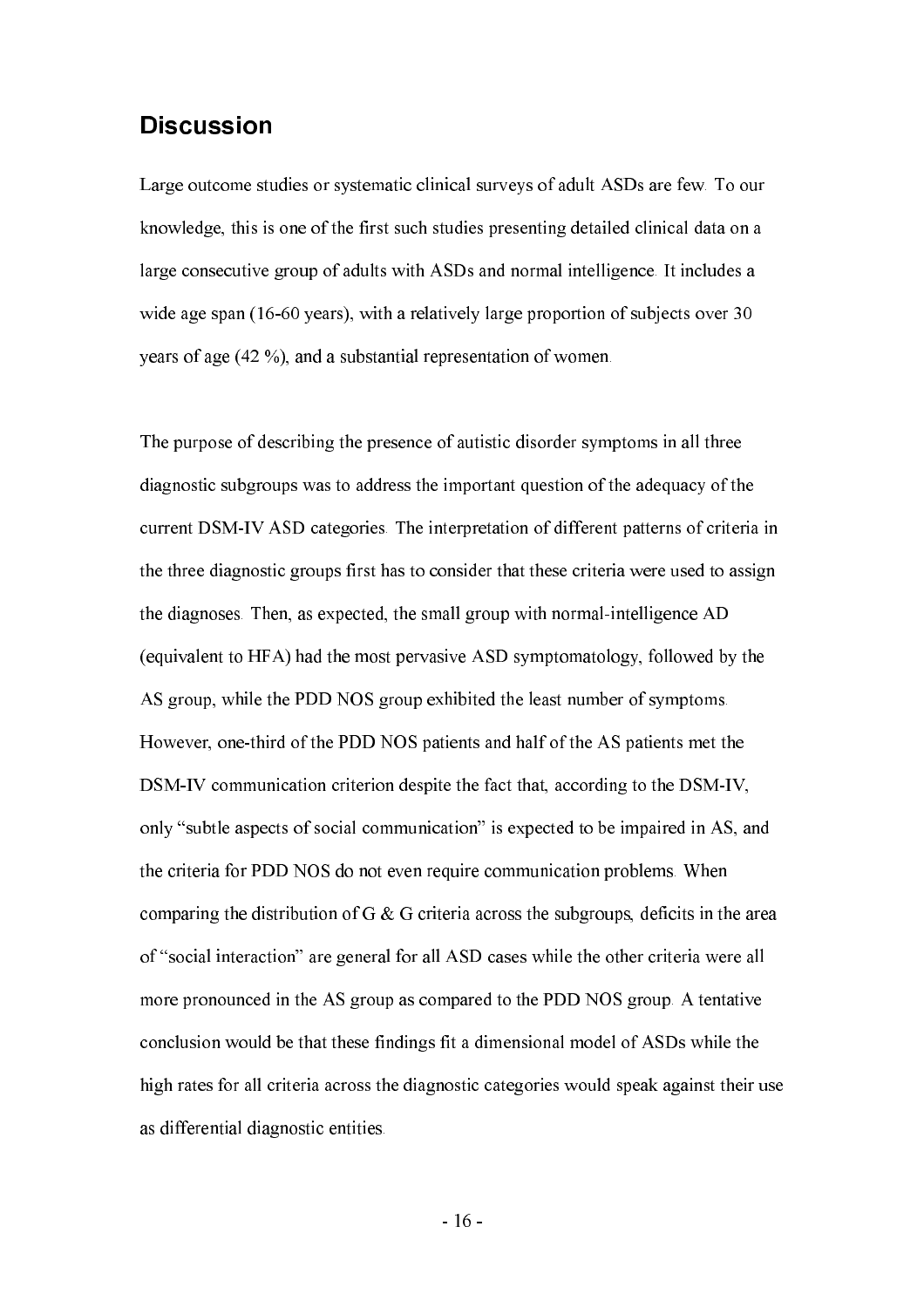The proportion of female subjects was high in this consecutively recruited clinical group compared to epidemiological studies [4]. This high representation could suggest that women with ASDs develop more severe social deficits [31] or more concomitant psychopathology. In a group of children and young adults diagnosed with normal-intelligence ASDs, Holtmann and colleagues [5] did not find sex differences in the triad of autism core dysfunctions. Our findings can extend this to an older group of patients.

Concerning prevalences of comorbid conditions, our study group is most likely enriched in concomitant psychopathology since many patients had earlier been in contact with specialists in psychiatry and were referred to our expert centers. The decision to disregard DSM-IV criteria excluding certain diagnoses in the presence of ASD was justified by our aim to describe clinical conditions where prevalences are zero if strict hierarchical criteria are used.

High comorbidity with childhood- onset disorders was expected in our study population. Despite the fact that the current diagnostic classification of ASDs precludes a diagnosis of concomitant ADHD (in DSM-IV) or hyperkinetic disorder (in ICD-10), earlier estimates have reported very high rates of these problems (80-83 %) in children with ASDs [4]. In our group, the rate was lower but still very considerable. The most common ADHD subtypes were the combined and inattentive forms, which may be due to the different presentation of ADHD in adulthood.

Kanner [32] suggested that the features of the autistic syndrome, for example insistence of sameness, were related to anxiety. Other authors have described patients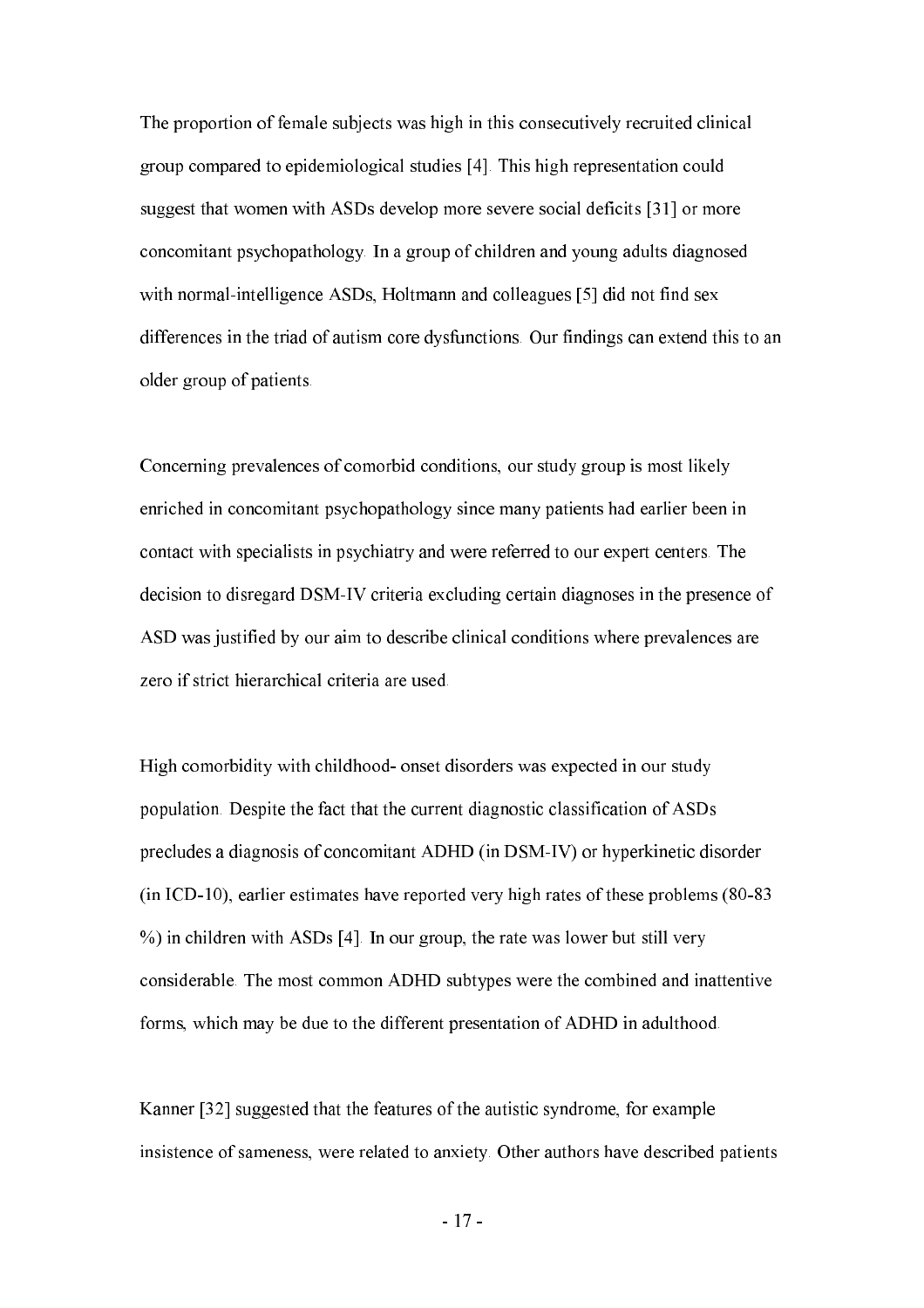with ASD as vulnerable to stress because of a restricted repertoire of appropriate coping mechanisms [33]. In agreement with this, anxiety disorders, especially OCD where rates were very similar to a recent study of mostly AS patients [34], were clearly overrepresented as compared to the general population.

Earlier estimates of comorbid depression in autism and AS vary widely, from 4 to 38 % [35]. Our high frequency of major depressive disorder might be linked to the higher median age in our study group. This finding and the fact that only a minority of the patients had ever had antidepressant treatment would stress the importance of attention to such symptoms in this patient category. The overlap of symptoms between ASDs and depression (e.g. social withdrawal, impaired non-verbal communication) can make diagnosis difficult, and earlier studies have pointed out the difficulties these patients have in verbalizing their changes in mood [36].

Psychotic symptoms in ASDs are controversial. Since our study group was clinically recruited, it cannot be considered to be representative for a general ASD population, but the need for revision of the criteria precluding or diffusing the diagnostic possibilities in this field is obvious.

Substance-related disorders, especially those related to alcohol, were no more common in this group than in the general population, but more prevalent among subjects diagnosed with a PDD NOS than among subjects with AS. This, and the fact that antisocial PD was found only in the PDD NOS group, is in line with other studies describing a subgroup of antisocial individuals with atypical autistic features presenting as PDD NOS [37]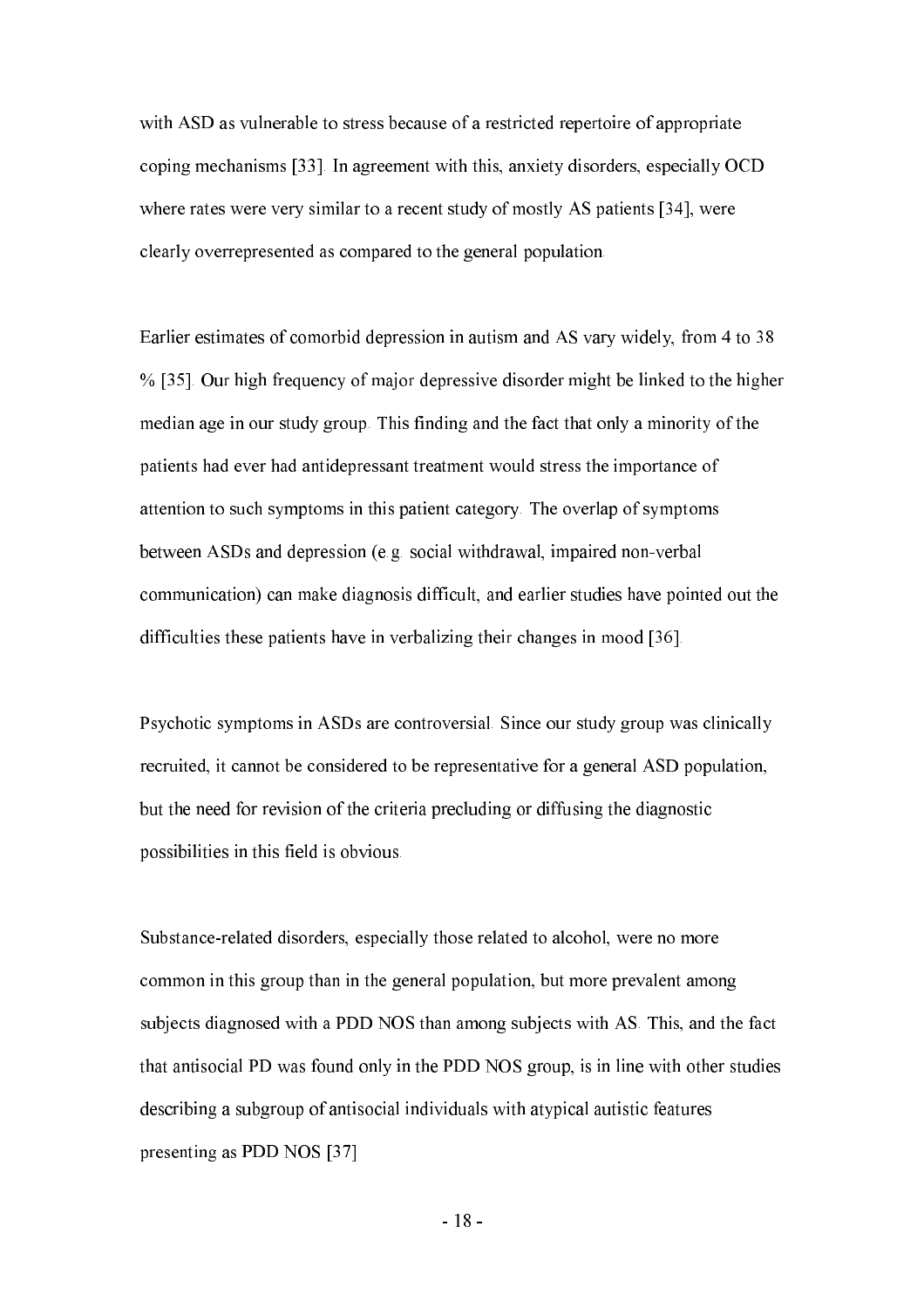Patients afflicted with ASDs often describe themselves in clinical interviews or in self-rate questionnaires in a way that corresponds to PD characteristics [38]. Our findings, with two-thirds of our subjects meeting criteria for at least one PD, confirm this, as well as a preponderance of OCPD and avoidant PDs [20]. The higher rate of OCPD in AS compared to PDD NOS corresponds to the higher rate in the AS group of restrictions in repertoires and interests but not to a higher rate of OCD. Despite the tendency toward more diagnoses in cluster A and C in the total group, the overall conclusion is that categorical PDs provide a rather unspecific description of the maladaptive patterns of personality function in this group.

A large proportion of the subjects, especially the females, had been bullied during their school years. In spite of high levels of education, a large proportion of this ASD group was unemployed, on sick-leave, or had a medical pension. Some 40 % were still living with their parents or in community-based group homes. In line with previous studies, only a few had ever had a long-term relationship [5], though marriage or cohabitation was slightly more common among the women. Altogether, the outcome must be considered rather poor, taking the high intellectual ability of the group into account.

#### Limitations

This study has a number of limitations. First, the lack of comparison group. All subjects were, however, consecutively recruited, which gives the study group a representative quality. Second, in order to obtain a reasonable study group size, two

**-** And the state of the state of the state of the state of the state of the state of the state of the state of the state of the state of the state of the state of the state of the state of the state of the state of the st 19 -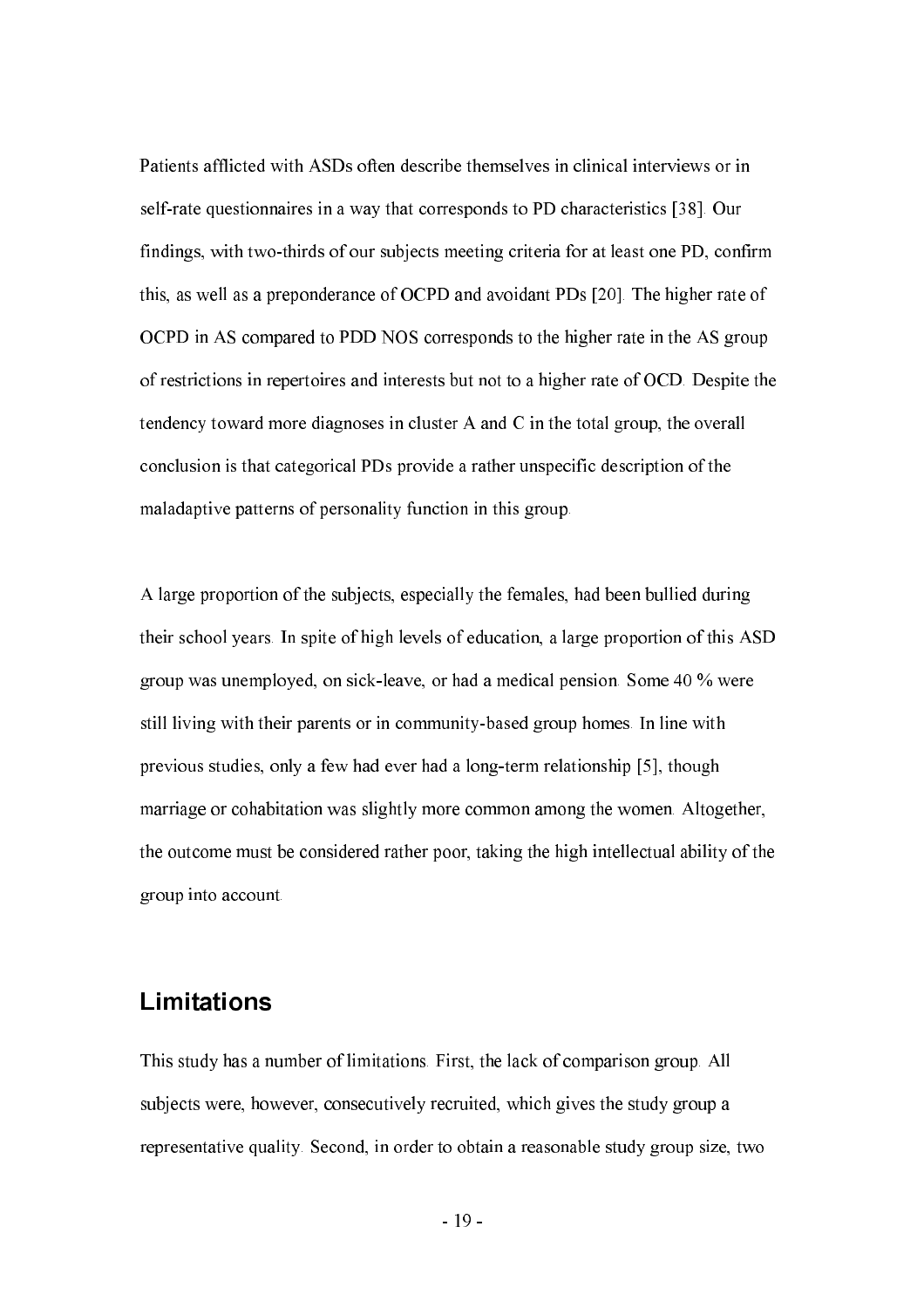groups of patients from two different sites were pooled. The groups from the two sites were investigated with almost, but not exactly, the same protocol. The two groups were, however, fairly similar in important variables such as age, sex, and intellectual level.

Both study sites have been involved in a common genetic project, and methods for assessment of subjects with ASD were established in 1990. Still, frequencies of disorders differed between sites: whereas subjects with AD were rare in both sites, the frequency of Gothenburg subjects with AS almost equaled that with PDD NOS, but the large majority of the Paris subjects were diagnosed with AS.

Our study group is most likely representative of clinical patients in adult psychiatry, though some prevalences of comorbid psychiatric symptoms may have been overestimated due to the fact that many of these patients had earlier psychiatric contacts. There is a need for population-based studies of ASDs and their overlapping conditions in adults.

## Conclusions

ASDs in adulthood may be diagnosed according to criteria reflecting the same triad of socio-communicative restrictions as in children. A wide range of symptoms will be found in all subgroups, questioning the current classification. Patterns of psychopathological comorbidity are insufficiently described in adult patients with ASD. This study demonstrated the high rates of DSM-IV axis I and II disorders, especially depression and ADHD. Differences between men and women were very

**-** And the state of the state of the state of the state of the state of the state of the state of the state of the state of the state of the state of the state of the state of the state of the state of the state of the st  $-20-$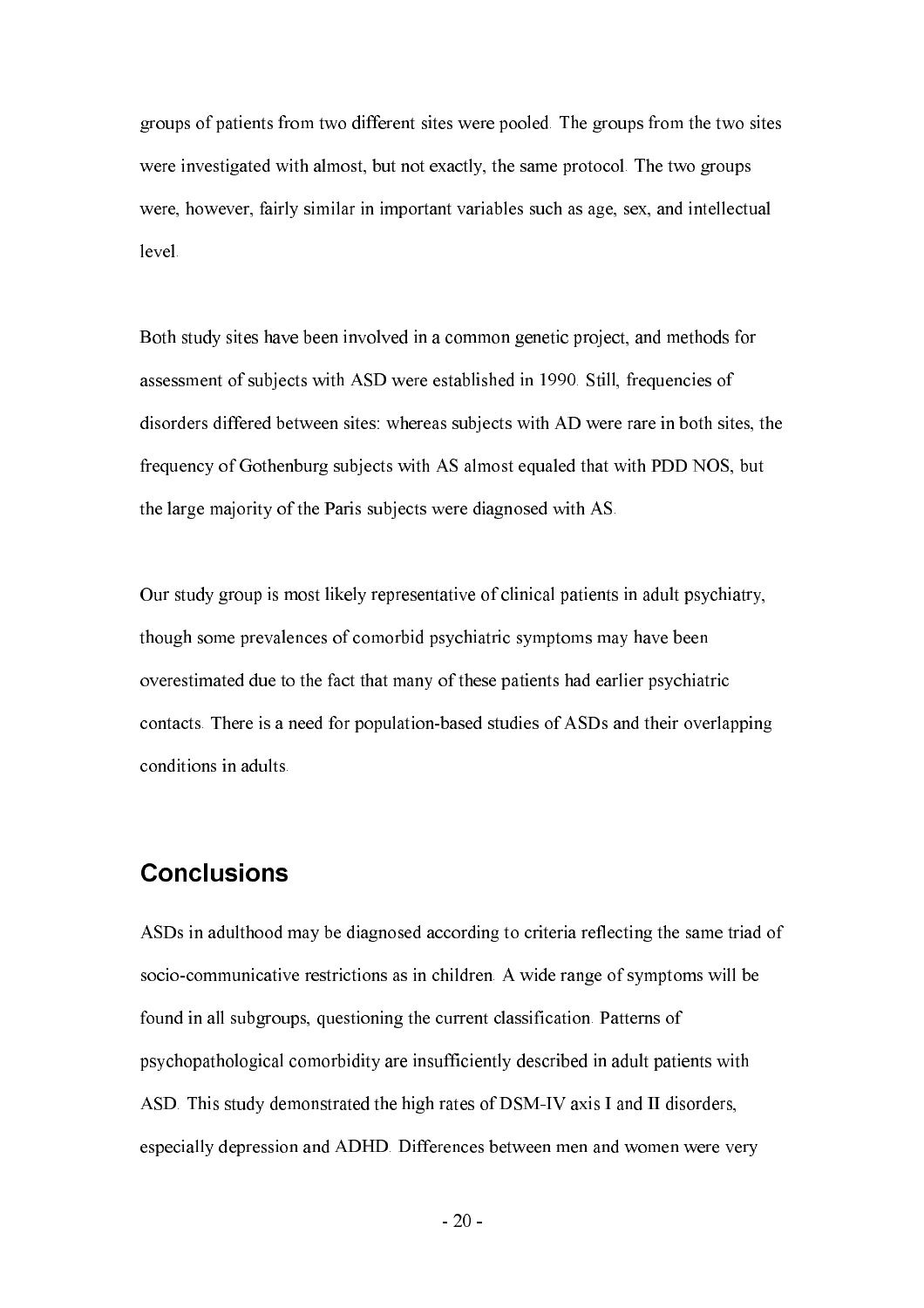few. Our results reflect the indistinct demarcations of the adult clinical neurodevelopmental phenotypes and stress the importance of the clinician's attention to a wide spectrum of psychiatric symptoms. These findings point to the need of careful reexamination of the exclusion criteria for adult patients with ASDs in the next revision of the DSM. In spite of a normal or high intelligence, many subjects with adult ASD have considerable psychosocial impairment.

## **Competing interests**

The authors declare that they have no competing interests.

### Authors' contributions

BH, PC, HA, CG, MR and ML designed this study and its protocols. BH, RD, PC, AN, EW, OS, EH, AS, HA, MR and ML collected data through their clinical work. BH performed the statistical analyses and wrote the manuscript together with RL, HA, CG, MR and ML. All authors read and approved the final manuscript.

# Funding

.

This work was supported by INSERM, Assistance Publique des Hôpitaux de Paris, Fondation orange (grant attributed to AS), RTRS Santé Mentale (Foundation FondaMental), Region Skåne, the Swedish Research Council (VR), Stiftelsen Lindhaga and Stiftelsen Professor Bror Gadelius Minnesfond.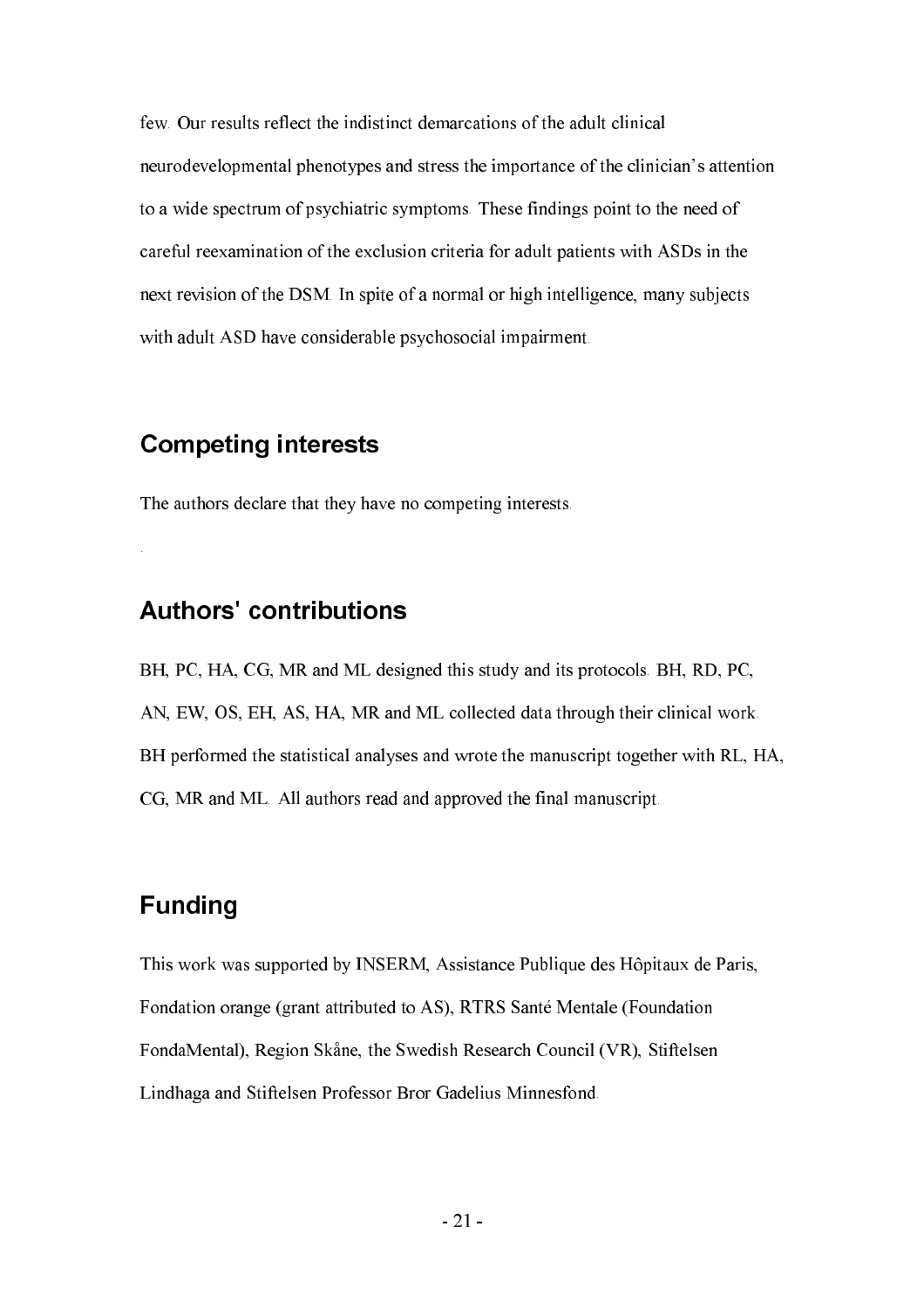# **Acknowledgements**

The authors thank MJ Pereira Gomes, E Abadie, M Fabbro, R Bruckert, A Brimse, Å Holl, A Larsson, A Yngvesson Rastenberger and M Montell for technical assistance. We thank our patients and their families for their participation.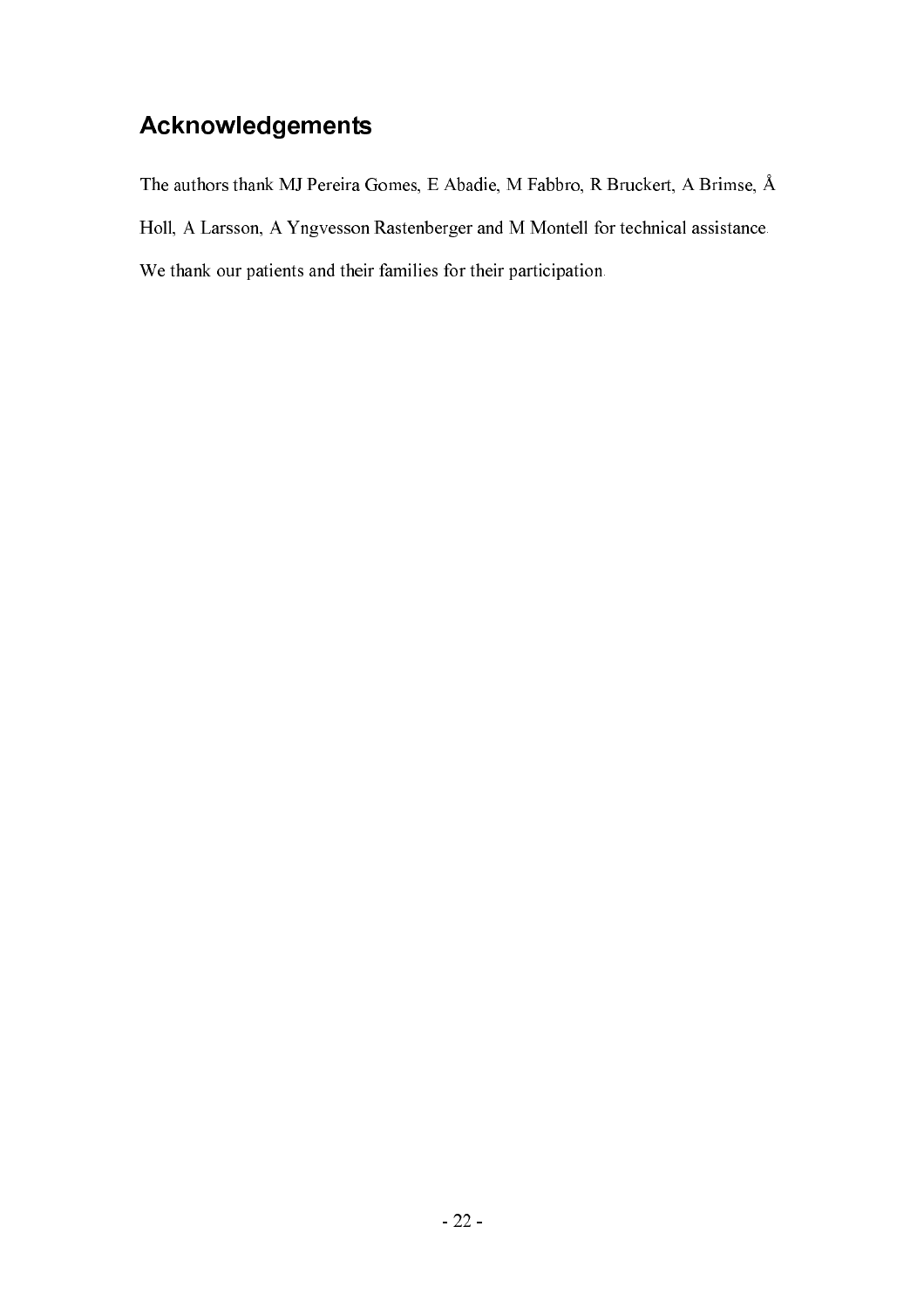# References

- 1. Kadesjo B, Gillberg C, Hagberg B: Brief report: autism and Asperger syndrome in seven-year-old children: a total population study.  $J$ Autism Dev Disord 1999, **29**:327-331.
- 2. Gillberg IC, Gillberg C: Asperger syndrome--some epidemiological considerations: a research note. J Child Psychol Psychiatry 1989, 30 631 638
- 3. Howlin P: Outcome in high-functioning adults with autism with and without early language delays: implications for the differentiation between autism and Asperger syndrome. J Autism Dev Disord 2003,  $33.3 - 13.$
- 4. Ehlers S, Gillberg C: The epidemiology of Asperger syndrome. A total population study. J Child Psychol Psychiatry 1993, 34:1327-1350.
- 5. Holtmann M. Bolte S. Poustka F: Autism spectrum disorders: sex differences in autistic behaviour domains and coexisting psychopathology. Dev Med Child Neurol 2007, 49:361-366.
- 6. Billstedt E, Gillberg IC, Gillberg C: Autism after adolescence: population-based 13- to 22-year follow-up study of 120 individuals with autism diagnosed in childhood. J Autism Dev Disord 2005, &:351-360.
- 7. Cederlund M, Hagberg B, Billstedt E, Gillberg IC, Gillberg C: Asperger syndrome and autism: a comparative longitudinal follow-up study more than 5 years after original diagnosis. J Autism Dev Disord 2008, 38.72-85.
- 8. Howlin P: Outcome in adult life for more able individuals with autism or Asperger syndrome. Autism 2000, 4:63-83.
- 9. Stahlberg O, Soderstrom H, Rastam, M, Gillberg C: Bipolar disorder, schizophrenia, and other psychotic disorders in adults with childhood onset AD/HD and/or autism spectrum disorders. *J Neural Transm* 2004, 111:891-902.
- 10. Rydén E, Bejerot S: Autism spectrum disorders in an adult psychiatric population. A naturalistic cross-sectional controlled study. Clinical Neuropsychiatry 2008, 5: 13-21.
- 11. Canitano R, Vivanti G: Tics and Tourette syndrome in autism spectrum disorders. Autism 2007, 11:19-28.
- 12. Wing L: Asperger's syndrome: a clinical account. Psychol Med 1981, :115-129.
- 13. Ghazziuddin M, Zafar S: Psychiatric comorbidity of adults with autism spectrum disorders. Clinical Neuropsychiatry 2008, 5: 9-12.
- 14. Volkmar FR, Cohen DJ: Comorbid association of autism and schizophrenia. Am J Psychiatry 1991, 148:1705-1707.
- 15. Kolvin I: Studies in the childhood psychoses. I. Diagnostic criteria and classification. Br J Psychiatry 1971, 118:381-384.
- 16. Burd L, Kerbeshian J: A North Dakota prevalence study of schizophrenia presenting in childhood. J Am Acad Child Adolesc Psychiatry 1987, 26:347-350.
- 17. Goldstein G, Minshew N, Allen D, Seaton B: High.functioning autism and schizophrenia. A comparison of an early and late onset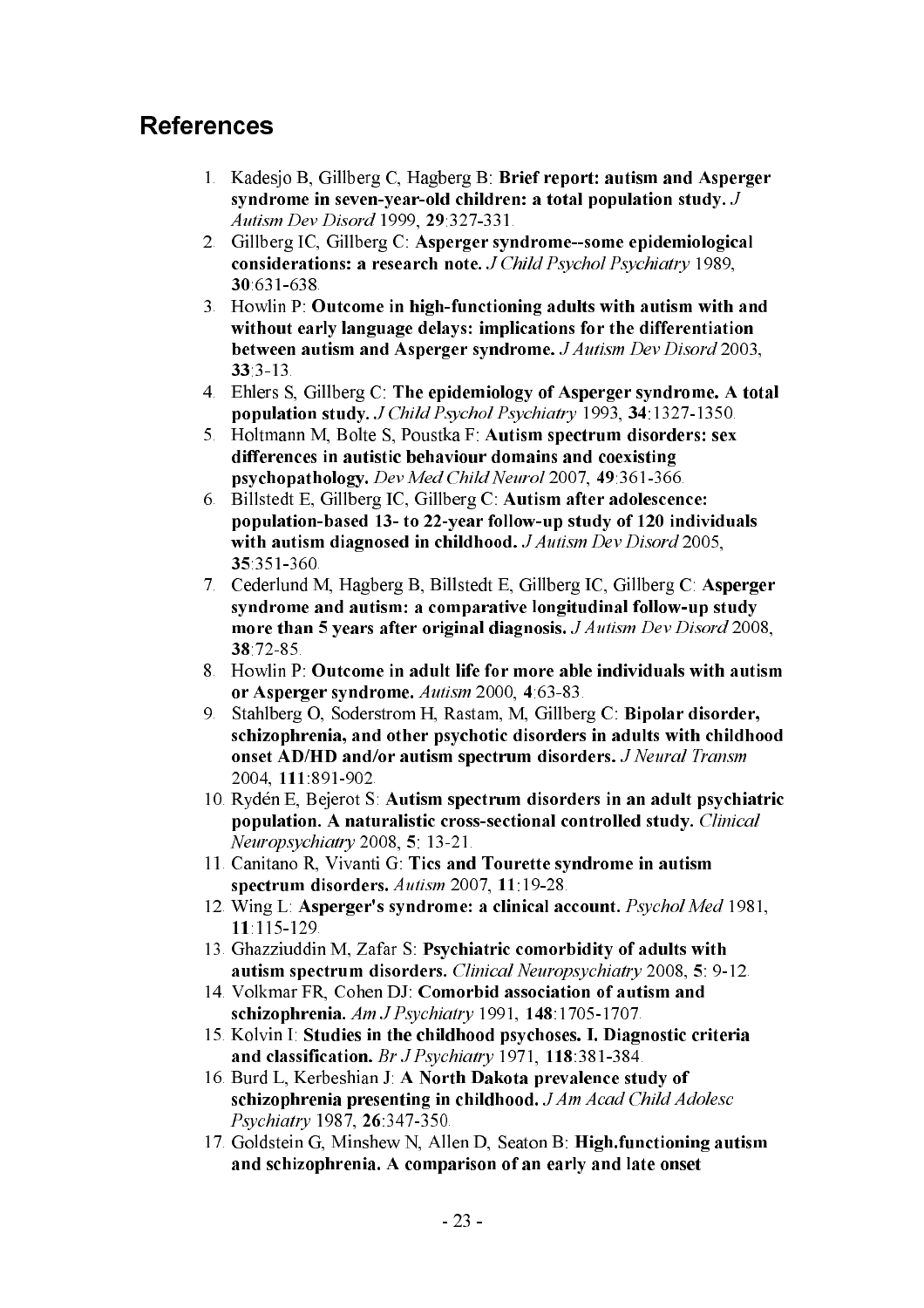neurodevelopmental disorder. Archives of Clinical Neuropsychology 2002, 17: 461-475.

- 18. Dossetor DR: 'All that glitters is not gold': misdiagnosis of psychosis in pervasive developmental disorders - a case series. Clin Child Psychol Psychiatry 2007, 12:537-548.
- 19. Nylander L: Autism spectrum disorders and schizophrenia spectrum disorders - is there a connection? A literature review and some suggestions for future clinical research. Clinical Neuropsychiatry 2008, &:43-54.
- 20.Anckarsater, H., Stahlberg, O., Larson, T., Hakansson, C., Jutblad, S. B., Niklasson, L., Nydén, A., Wentz, E., Westergren S, Cloninger CR, Gillberg  $C$ , Rastam M: The impact of ADHD and autism spectrum disorders on temperament, character, and personality development. Am J Psychiatry 2006, 163 1239-1244.
- 21. Gillberg C, Gillberg IC, Rastam M, Wentz E: The Asperger Syndrome (and high-functioning autism) Diagnostic Interview (ASDI): a preliminary study of a new structured clinical interview. Autism 2001, &:57-66.
- 22. First MB: Structured clinical interview for DSM-IV axis I disorders: SCID - I: clinician version: administration booklet. Washington, DC: American Psychiatric Press; 1997.
- 23. First MB: User's guide for the structured clinical interview for  $DSM-IV$ axis II personality disorders: SCID-II. Washington, DC: American Psychiatric Press; 1997.
- 24. DuPaul GJ: ADHD rating scale-IV: checklists, norms, and clinical interpretation. New York: Guilford Press; 1998.
- 25.Kadesjo B, Janols LO, Korkman M, Mickelsson K, Strand G, Trillingsgaard A, Gillberg C: The FTF (Five to Fifteen): the development of a parent questionnaire for the assessment of ADHD and comorbid conditions. Eur Child Adolesc Psychiatry 2004, 13(Suppl 3):3-13.
- 26. Ward MF, Wender PH, Reimherr FW: The Wender Utah Rating Scale: an aid in the retrospective diagnosis of childhood attention deficit hyperactivity disorder. Am J Psychiatry 1993, 150:885-890.
- 27.Hansson SL, Svanstrom Rojvall A, Rastam M, Gillberg C, Anckarsater H: Psychiatric telephone interview with parents for screening of childhood autism - tics, attention-deficit hyperactivity disorder and other comorbidities (A-TAC): preliminary reliability and validity.  $Br$ J Psychiatry 2005, 187:262-267.
- 28. Wechsler, D. WAIS-R Manual. Wechsler Adult Intelligence Scale -Revised. San Antonio, TX: The Psychological Corporation; 1981.
- 29. Wechsler D: Wechsler Adult Intelligence Scale III. San Antonio, TX: The Psychological Corporation; 1997.
- 30. SPSS, Inc. Version 15.0. Chicago, Illinois: SPSS; 2006.
- 31. McLennan JD, Lord C, Schopler, E: Sex differences in higher functioning people with autism. J Autism Dev Disord 1993, 23:217-227.
- 32. Kanner L: Autistic disturbances of affective contact. Nervous Child 1943, 2.217-250.
- 33.Groden J, Diller A, Bausman M, Velicer W, Norman G, Cautela J: development of a stress survey schedule for persons with autism and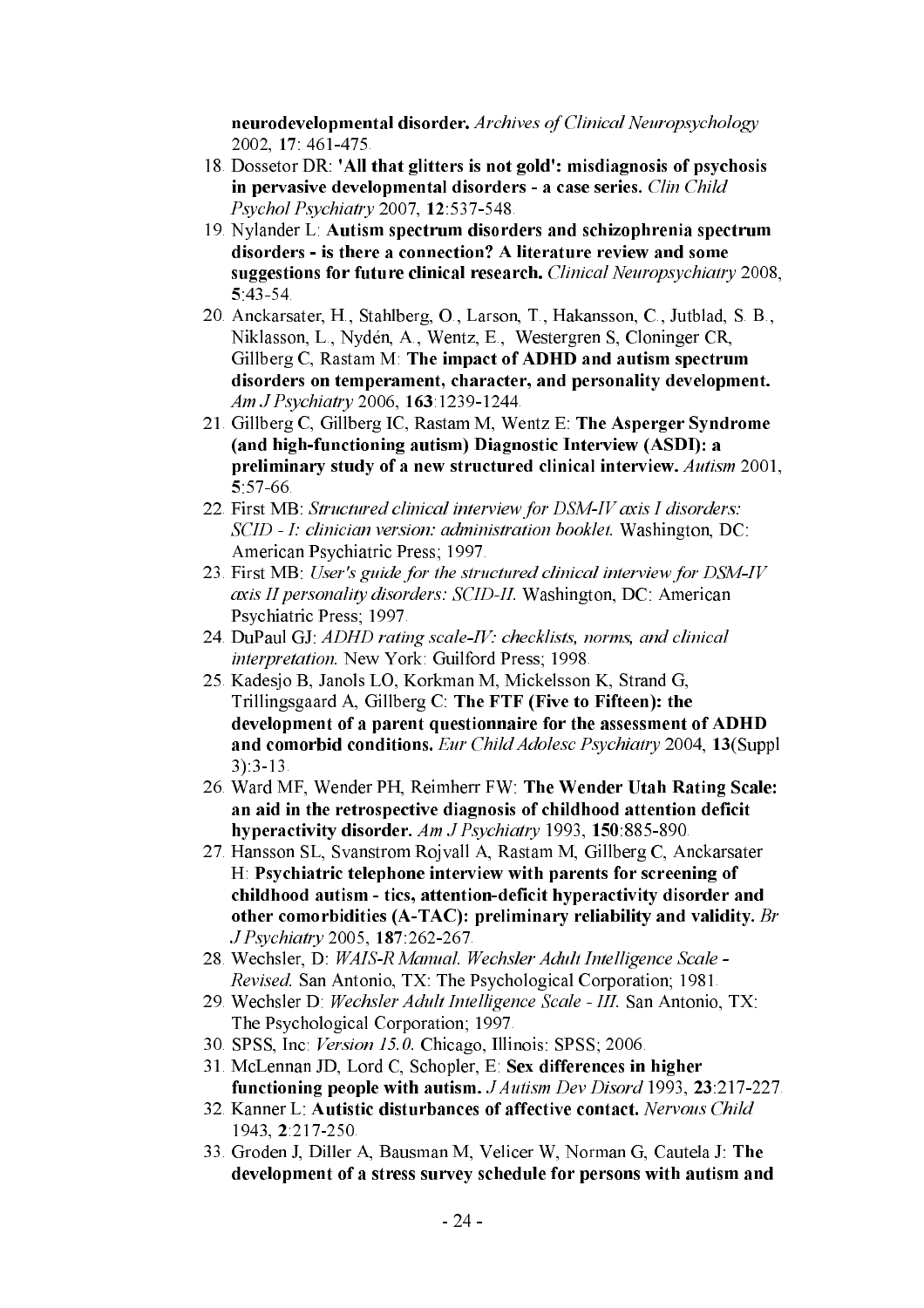other developmental disabilities. J Autism Dev Disord 2001, 31:207-217.

- 34. Russell, A J, Mataix-Cols D, Anson M, Murphy DG: Obsessions and compulsions in Asperger syndrome and high-functioning autism. Br  $J$ Psychiatry 2005, 186:525-528.
- $35$ . Lainhart JE: Psychiatric problems in individuals with autism, their parents and siblings. International Review of Psychiatry 1999, 11:278-298.
- 36. Stewart, ME, Barnard L, Pearson J, Hasan R, O'Brien G: Presentation of depression in autism and Asperger syndrome: a review. Autism 2006, 10:103-116
- 37. Anckarsater H, Nilsson T, Saury JM, Rastam M, Gillberg C: Autism spectrum disorders in institutionalized subjects. Nord J Psychiatry 2008, 62 160-167.
- 38. Soderstrom H, Rastam M, Gillberg C: Temperament and character in adults with Asperger syndrome. Autism 2002, 6:287-297.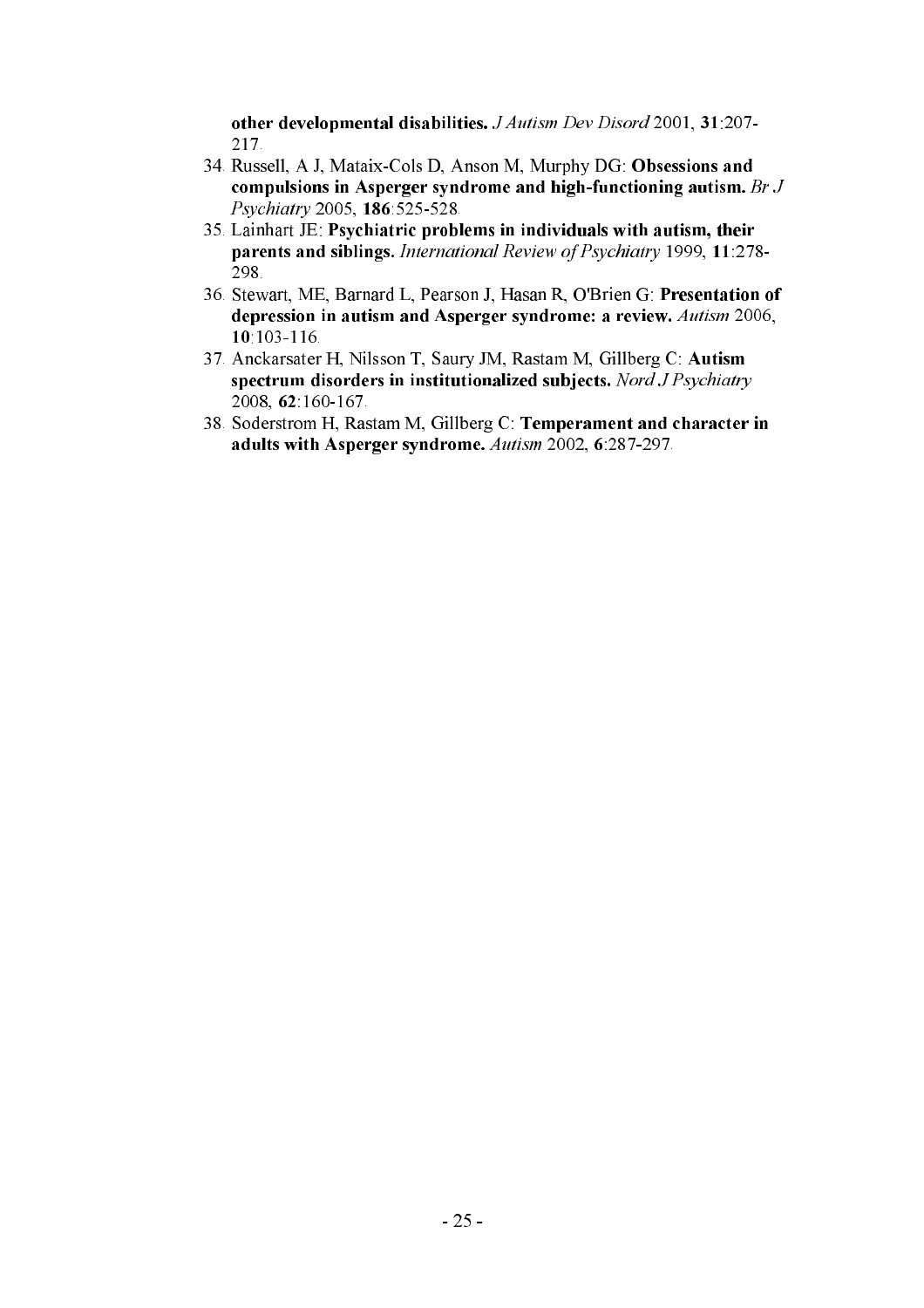## Tables

#### Table 1 - Distribution of DSM-IV and Gillberg and Gillberg (G&G) criteria

| Type of DSM-IV        | Autistic              |                         | Asperger's           |               | PDD                |               | $AS - PDD NOSa$ |               | Total          |               | Male           |      | Female         |      | Male - Female <sup>a</sup> |          |
|-----------------------|-----------------------|-------------------------|----------------------|---------------|--------------------|---------------|-----------------|---------------|----------------|---------------|----------------|------|----------------|------|----------------------------|----------|
| PDD                   | disorder<br>$(N = 5)$ |                         | disorder<br>$(N=67)$ |               | $_{\rm NOS}$       |               |                 |               | $(N=122)$      |               | $(N=82)$       |      | $(N=40)$       |      |                            |          |
|                       |                       |                         |                      |               | $(N=50)$           |               |                 |               |                |               |                |      |                |      |                            |          |
|                       |                       |                         |                      |               |                    |               |                 |               |                |               |                |      |                |      |                            |          |
|                       | N                     | $\sqrt[0]{\phantom{0}}$ | $\overline{N}$       | $\frac{0}{2}$ | $\overline{\rm N}$ | $\frac{0}{2}$ | $\chi^2(df=1)$  | $\mathbf{p}$  | $\overline{N}$ | $\frac{0}{6}$ | $\overline{N}$ | $\%$ | $\overline{N}$ | $\%$ | $\chi$ 2(df=1)             | p        |
| DSM IV criterion      | $5\overline{)}$       | 100                     | 67                   | 100           | 47                 | 94            | 4.13            | $0.08\,$      | 119            | 98            | $80\,$         | 98   | 39             | 98   | $0.00\,$                   | 1.00     |
| A1 "Qualitative       |                       |                         |                      |               |                    |               |                 |               |                |               |                |      |                |      |                            |          |
| impairment in social  |                       |                         |                      |               |                    |               |                 |               |                |               |                |      |                |      |                            |          |
| interaction"          |                       |                         |                      |               |                    |               |                 |               |                |               |                |      |                |      |                            |          |
| DSM-IV Criterion      | 5                     | 100                     | 34                   | 51            | 18                 | 36            | 2.52            | 0.13          | 57             | 47            | 41             | 50   | 16             | 40   | 1.08                       | 0.34     |
| A2 "Qualitative       |                       |                         |                      |               |                    |               |                 |               |                |               |                |      |                |      |                            |          |
| impairment in         |                       |                         |                      |               |                    |               |                 |               |                |               |                |      |                |      |                            |          |
| communication"        |                       |                         |                      |               |                    |               |                 |               |                |               |                |      |                |      |                            |          |
| DSM-IV Criterion      | 5                     | 100                     | 65                   | 97            | 29                 | 58            | 27.60           | < 0.001       | 99             | 81            | 70             | 85   | 29             | 73   | 2.91                       | 0.14     |
| A3 "Restricted,       |                       |                         |                      |               |                    |               |                 |               |                |               |                |      |                |      |                            |          |
| repetitive and        |                       |                         |                      |               |                    |               |                 |               |                |               |                |      |                |      |                            |          |
| stereotyped           |                       |                         |                      |               |                    |               |                 |               |                |               |                |      |                |      |                            |          |
| behaviour, interests, |                       |                         |                      |               |                    |               |                 |               |                |               |                |      |                |      |                            |          |
| and activities"       |                       |                         |                      |               |                    |               |                 |               |                |               |                |      |                |      |                            |          |
| G&G Criterion 1;      | 5                     | 100                     | 67                   | 100           | 47                 | 96            | 4.13            | $0.08\,$      | 119            | 98            | $80\,$         | 98   | 39             | 98   | $0.00\,$                   | 1.00     |
| "Social interaction   |                       |                         |                      |               |                    |               |                 |               |                |               |                |      |                |      |                            |          |
| problems"             |                       |                         |                      |               |                    |               |                 |               |                |               |                |      |                |      |                            |          |
| G&G Criterion 2:      | 5                     | 100                     | 64                   | 96            | 33                 | 67            | 17.61           | < 0.001       | 102            | 84            | 69             | 84   | 33             | 83   | 0.05                       | $0.80\,$ |
| "Narrow interests"    |                       |                         |                      |               |                    |               |                 |               |                |               |                |      |                |      |                            |          |
|                       |                       |                         |                      |               |                    |               |                 |               |                |               |                |      |                |      |                            |          |
| G&G Criterion 3,      | 5                     | 100                     | 61                   | 91            | 25                 | 51            | 24.77           | < 0.001       | 91             | 75            | 62             | 76   | 29             | 73   | 0.14                       | 0.83     |
| "Repetitive           |                       |                         |                      |               |                    |               |                 |               |                |               |                |      |                |      |                            |          |
| routines"             |                       |                         |                      |               |                    |               |                 |               |                |               |                |      |                |      |                            |          |
| G&G Criterion 4:      | 5                     | 100                     | 56                   | 84            | 22                 | 45            | 20.19           | $<$ 0.00 $\,$ | 83             | 69            | 57             | 70   | 26             | 65   | 0.25                       | $0.68\,$ |
| "Speech and           |                       |                         |                      |               |                    |               |                 |               |                |               |                |      |                |      |                            |          |
| language"             |                       |                         |                      |               |                    |               |                 |               |                |               |                |      |                |      |                            |          |
| G&G Criterion 5:      | 5                     | 100                     | 66                   | 99            | 37                 | 76            | 16.33           | < 0.001       | 108            | 89            | 74             | 90   | 34             | 85   | 0.73                       | $0.38\,$ |

#### across the diagnostic categories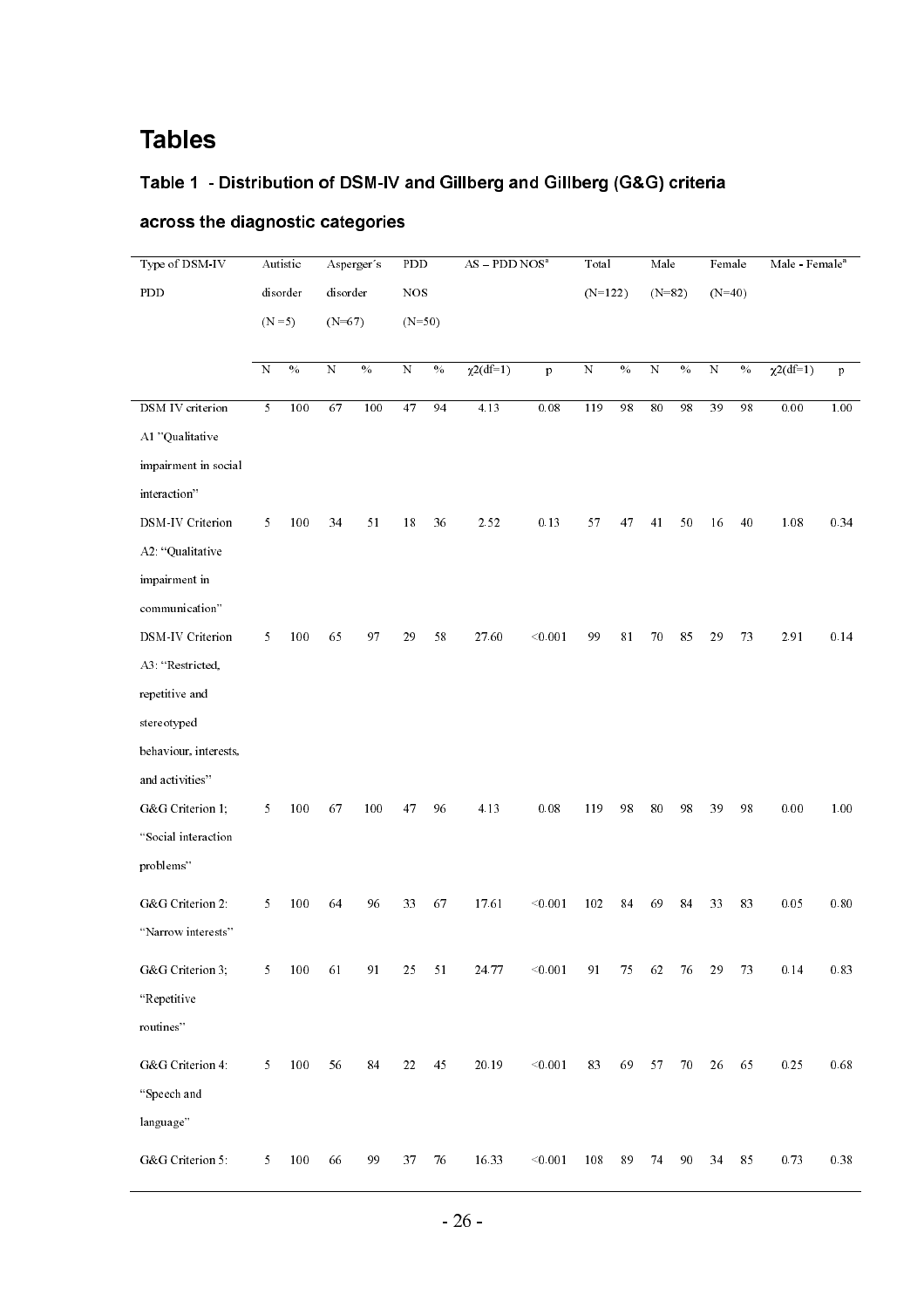| "Non-verbal        |    |     |    |    |    |    |      |       |    |    |    |      |    |    |      |      |
|--------------------|----|-----|----|----|----|----|------|-------|----|----|----|------|----|----|------|------|
| communication      |    |     |    |    |    |    |      |       |    |    |    |      |    |    |      |      |
| problems"          |    |     |    |    |    |    |      |       |    |    |    |      |    |    |      |      |
| G&G Criterion 6    | 5. | 100 | 57 | 85 | 31 | 63 | 8.18 | 0.005 | 94 | 78 | 60 | - 73 | 33 | 83 | 1.29 | 0.37 |
|                    |    |     |    |    |    |    |      |       |    |    |    |      |    |    |      |      |
| "Motor clumsiness" |    |     |    |    |    |    |      |       |    |    |    |      |    |    |      |      |
|                    |    |     |    |    |    |    |      |       |    |    |    |      |    |    |      |      |

 $\mathrm{a}^*$ Fisher's exact  $\chi$ 2 test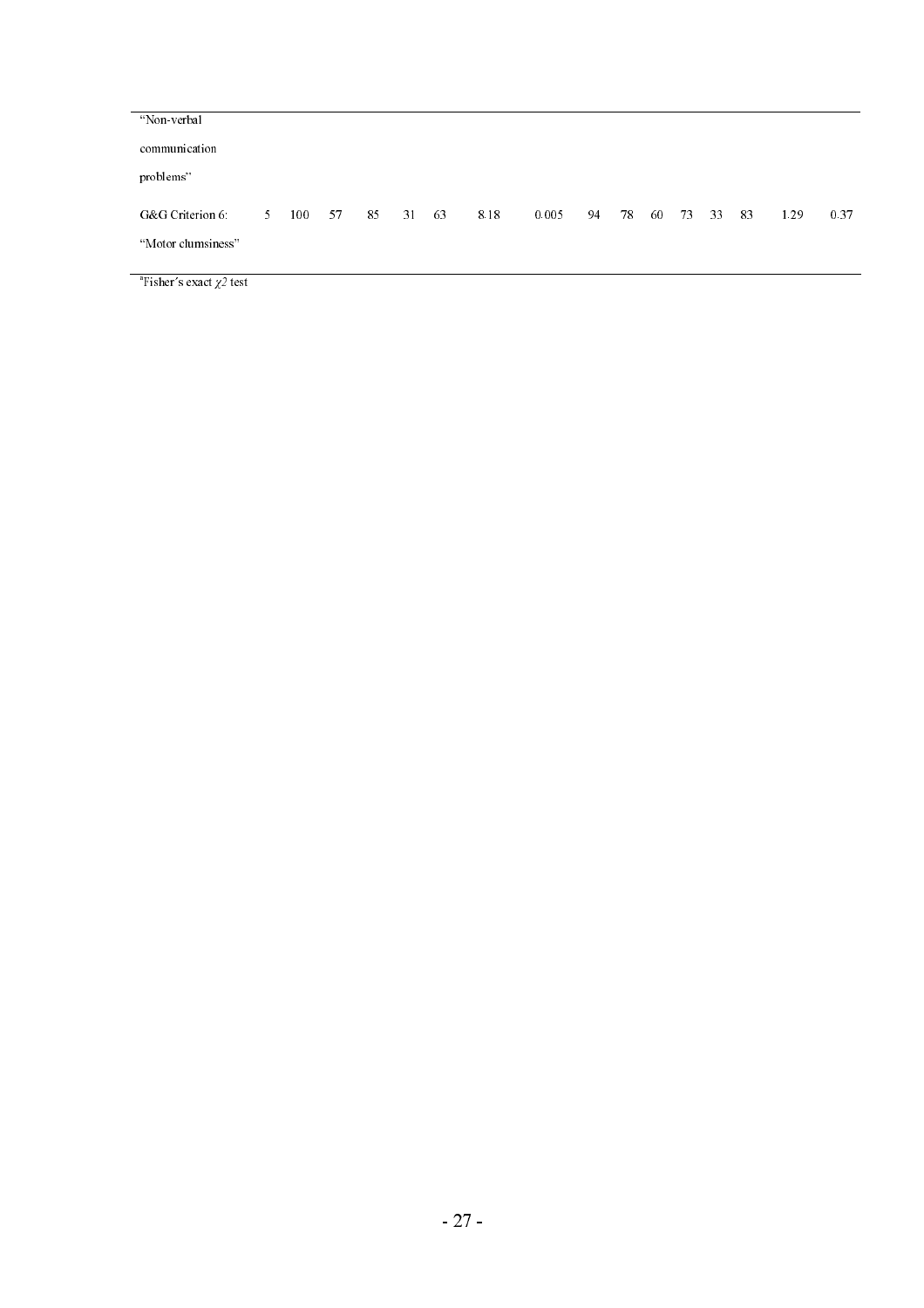#### Table 2  $\,$  - Frequency of ADHD subtypes and symptoms of inattention and

|                          | Autistic         |                  |           | Asperger's    | PDD       |            |                 | $AS - PDD NOSa$ |           |                | Male      |          | Female         |        | Male Female <sup>a</sup> |              |
|--------------------------|------------------|------------------|-----------|---------------|-----------|------------|-----------------|-----------------|-----------|----------------|-----------|----------|----------------|--------|--------------------------|--------------|
|                          |                  | disorder         |           | disorder      |           | NOS        |                 |                 |           | $(N=122)$      | $(N=82)$  |          | $(N=40)$       |        |                          |              |
|                          | $(N = 5)$        |                  | $(N=67)$  |               | $(N=50)$  |            |                 |                 |           |                |           |          |                |        |                          |              |
|                          | $\mathbf N$      | $\frac{0}{6}$    | ${\bf N}$ | $\frac{0}{6}$ | ${\bf N}$ | $\%$       | $\chi$ 2(df=1)  | $\mathbf{p}$    | ${\bf N}$ | $\%$           | ${\bf N}$ | $\%$     | ${\bf N}$      | $\%$   | $\sqrt{2(df=1)}$         | $\mathbf{p}$ |
|                          |                  |                  |           |               |           |            |                 |                 |           |                |           |          |                |        |                          |              |
| Inattentive subtype      | $\overline{2}$   | 40               | $8\,$     | 12            | 11        | 22         | 2.13            | 0.21            | 21        | 17             | 14        | 17       | $\overline{7}$ | 18     | 0.00                     | 1.00         |
| Hyperactive/impulsive    | $\mathbf{0}$     | $\boldsymbol{0}$ | 5         | 8             | 3         | $\sqrt{6}$ | 0.10            | 1.00            | 8         | $\overline{7}$ | 5         | 6        | 3              | 8      | 0.09                     | 0.72         |
| subtype                  |                  |                  |           |               |           |            |                 |                 |           |                |           |          |                |        |                          |              |
| Combined subtype         | $\boldsymbol{0}$ | $\boldsymbol{0}$ | 11        | 16            | 12        | 24         | 1.04            | 0.35            | 23        | 19             | 16        | 20       | 7              | 18     | 0.07                     | 1.00         |
| Any ADHD                 | 2                | 40               | 24        | 36            | 26        | 52         | 306             | 0.09            | 52        | 43             | 35        | 43       | 17             | 43     | 0.00                     | 1.00         |
|                          |                  |                  |           |               |           |            | $AS - PDD NOSb$ |                 |           |                |           |          |                |        | $Male - Femaleb$         |              |
|                          |                  |                  |           |               |           |            | $\overline{z}$  | $\mathbf{p}$    |           |                |           |          |                |        | Z                        | $\mathbf{p}$ |
| Median and range of      |                  | $4(0-7)$         |           | $3(0-8)$      |           | 6(0.9)     | 2.52            | 0.01            |           | 4(0.9)         |           | $4(0-9)$ |                | 3(0.9) | $-0.49$                  | 0.63         |
| inattentive criteria met |                  |                  |           |               |           |            |                 |                 |           |                |           |          |                |        |                          |              |
| Median and range of      | $2(0-7)$         |                  | $1(0-9)$  |               | 3(0.9)    |            | -2.69           | 0.007           | 2(0.9)    |                | $2(0-9)$  |          | $2(0-9)$       |        | 0.89                     | 0.37         |
| hyperactive/impulsive    |                  |                  |           |               |           |            |                 |                 |           |                |           |          |                |        |                          |              |
| criteria met             |                  |                  |           |               |           |            |                 |                 |           |                |           |          |                |        |                          |              |

#### hyperactivity/ impulsivity in each of the ASD subtypes

 $\mathrm{aFisher}$ 's exact  $\chi2$  test;  $\mathrm{bMann-Whitney}$  U test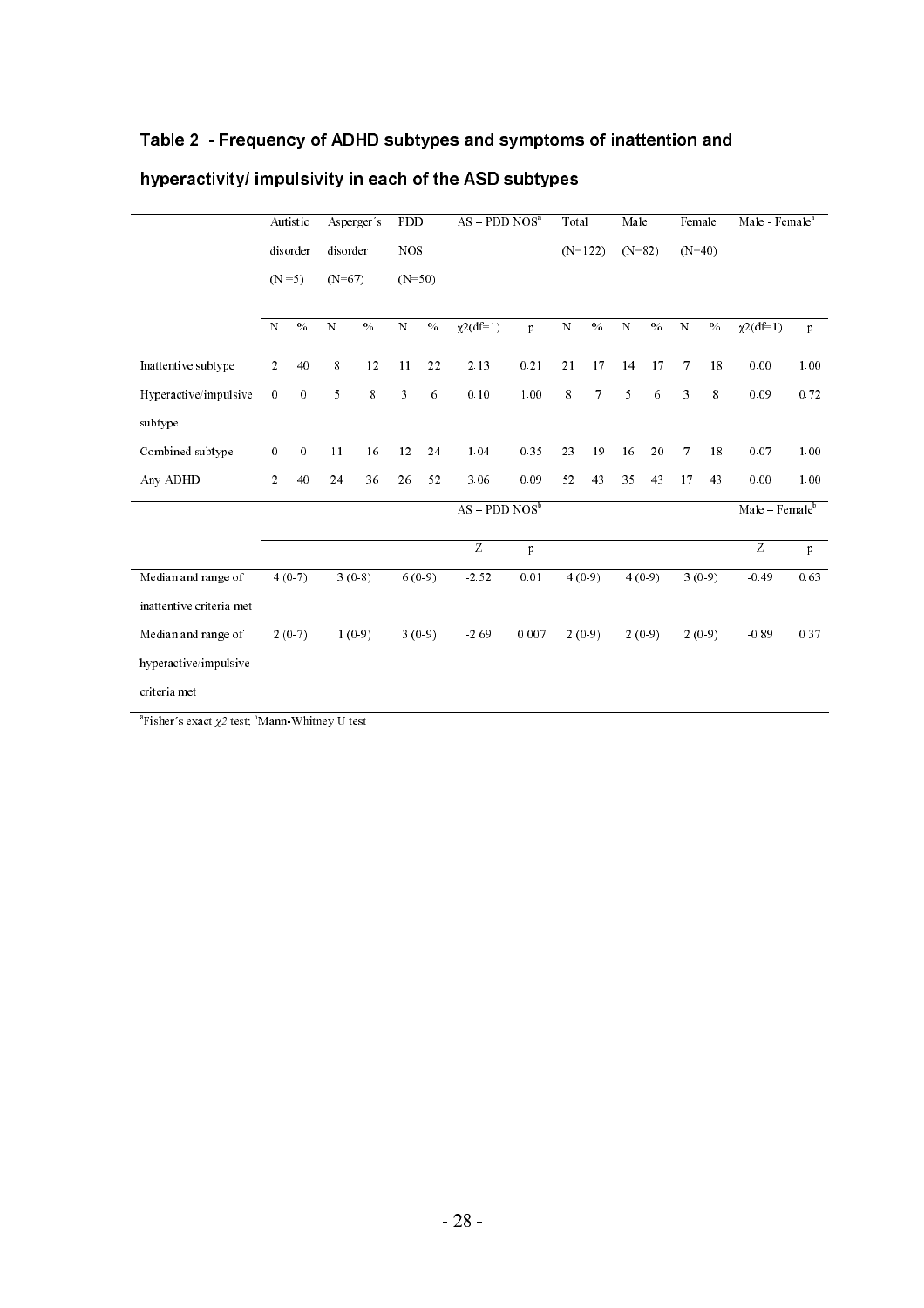|                       |                                   | Criteria         |                 |              |                |                           |                 |                           |                 |              |                |                           |                  |                |                            |          |
|-----------------------|-----------------------------------|------------------|-----------------|--------------|----------------|---------------------------|-----------------|---------------------------|-----------------|--------------|----------------|---------------------------|------------------|----------------|----------------------------|----------|
|                       | met                               |                  |                 |              |                |                           |                 |                           |                 |              |                |                           |                  |                |                            |          |
|                       | $DSM-$                            |                  |                 |              |                |                           |                 |                           |                 |              |                |                           |                  |                |                            |          |
|                       | IV                                |                  |                 |              |                |                           |                 |                           |                 |              |                |                           |                  |                |                            |          |
|                       | Autistic<br>disorder<br>$(N = 5)$ |                  |                 | Asperger's   | PDD            |                           | Total           |                           | $AS - PDD NOSa$ |              | Male           |                           | Female           |                | Male - Female <sup>a</sup> |          |
|                       |                                   |                  | disorder        |              | <b>NOS</b>     |                           | $(N=122)$       |                           |                 |              | $(N=82)$       |                           | $(N=40)$         |                |                            |          |
|                       |                                   |                  | $(N=67)$        |              | $(N=50)$       |                           |                 |                           |                 |              |                |                           |                  |                |                            |          |
|                       |                                   |                  |                 |              |                |                           |                 |                           |                 |              |                |                           |                  |                |                            |          |
|                       | $\mathbf N$                       | $\%$             | ${\bf N}$       | $\%$         | ${\bf N}$      | $\sqrt[0]{\phantom{0}}_0$ | ${\bf N}$       | $\sqrt[0]{\phantom{0}}_0$ | $\chi^2(df=1)$  | $\mathbf{p}$ | ${\bf N}$      | $\sqrt[0]{\phantom{0}}_0$ | ${\bf N}$        | $\%$           | $\overline{\chi^2(df=1)}$  | p        |
| Attention-            | $\overline{2}$                    | 40               | $\overline{24}$ | 36           | 26             | 52                        | $\overline{52}$ | $\overline{43}$           | 3.06            | 0.09         | 35             | 43                        | 17               | 43             | 0.00                       | 1.00     |
| Deficit/Hyperactivity |                                   |                  |                 |              |                |                           |                 |                           |                 |              |                |                           |                  |                |                            |          |
| Disorder              |                                   |                  |                 |              |                |                           |                 |                           |                 |              |                |                           |                  |                |                            |          |
| Chronic tic           | $\boldsymbol{0}$                  | $\boldsymbol{0}$ | 14              | 21           | 11             | 22                        | 25              | 20                        | $0\ 02$         | 1.00         | 20             | 24                        | 5                | 13             | 233                        | 0.16     |
| disorders             |                                   |                  |                 |              |                |                           |                 |                           |                 |              |                |                           |                  |                |                            |          |
| Mood disorder         | 3                                 | 60               | 35              | 52           | 27             | 54                        | 65              | 53                        | 0.04            | 1.00         | 39             | 48                        | 26               | 65             | 3.29                       | $0.08\,$ |
| Psychotic disorders   | $\bf{0}$                          | $\boldsymbol{0}$ | 10              | 15           | 5              | 10                        | 15              | 12                        | 0.62            | 0.58         | 13             | 16                        | $\boldsymbol{2}$ | 5              | 2.94                       | 0.14     |
| Substance related     | $\mathbf{1}$                      | 20               | $\overline{4}$  | 6            | 14             | 28                        | 19              | 16                        | 10.67           | 0.002        | 14             | 17                        | 5                | 13             | 0.43                       | 0.60     |
| disorders             |                                   |                  |                 |              |                |                           |                 |                           |                 |              |                |                           |                  |                |                            |          |
| Anxiety disorder      | $\boldsymbol{0}$                  | $\boldsymbol{0}$ | 34              | 51           | 25             | 50                        | 59              | 50                        | $0.01\,$        | 1.00         | 37             | 45                        | 22               | 55             | 1.05                       | 0.34     |
| $N = 119$             |                                   |                  |                 |              |                |                           |                 |                           |                 |              |                |                           |                  |                |                            |          |
| Obsessive             | $\bf{0}$                          | $\boldsymbol{0}$ | 14              | 21           | 15             | 30                        | 29              | 24                        | 1.27            | 0.29         | 16             | 20                        | 13               | 33             | 2.50                       | 0.12     |
| Compulsive            |                                   |                  |                 |              |                |                           |                 |                           |                 |              |                |                           |                  |                |                            |          |
| Disorder              |                                   |                  |                 |              |                |                           |                 |                           |                 |              |                |                           |                  |                |                            |          |
| Impulse control       | $\bf{0}$                          | $\bf{0}$         | 4               | 6            | 7              | 14                        | 11              | 9                         | 2.17            | 0.20         | 6              | 7                         | 5                | 13             | 0.88                       | 0.50     |
| $disorder$            |                                   |                  |                 |              |                |                           |                 |                           |                 |              |                |                           |                  |                |                            |          |
| Somatoform            | $\boldsymbol{0}$                  | $\boldsymbol{0}$ | $\overline{2}$  | $\mathbf{3}$ | $\overline{4}$ | 8                         | 6               | 5 <sub>1</sub>            | 1.48            | 0.40         | $\overline{4}$ | $\overline{5}$            | $\overline{2}$   | 5 <sub>5</sub> | $0\ 00$                    | 1.00     |
| disorder              |                                   |                  |                 |              |                |                           |                 |                           |                 |              |                |                           |                  |                |                            |          |
| $N = 119$             |                                   |                  |                 |              |                |                           |                 |                           |                 |              |                |                           |                  |                |                            |          |
| Eating disorder       | $\boldsymbol{0}$                  | $\bf{0}$         | $\overline{a}$  | $\mathbf{3}$ | $\overline{4}$ | $8\phantom{.}$            | $\sqrt{6}$      | $\mathfrak{h}$            | 1.48            | 0.40         | $\overline{2}$ | 2                         | $\overline{4}$   | $10\,$         | 3.29                       | 0.09     |
| $N=119$               |                                   |                  |                 |              |                |                           |                 |                           |                 |              |                |                           |                  |                |                            |          |

### Table 3 -Lifetime rate of axis-I disorders in adults with autism spectrum

#### disorders (N=122, if not otherwise specified)

 $\mathrm{aFisher}$ 's exact  $\chi2$  test